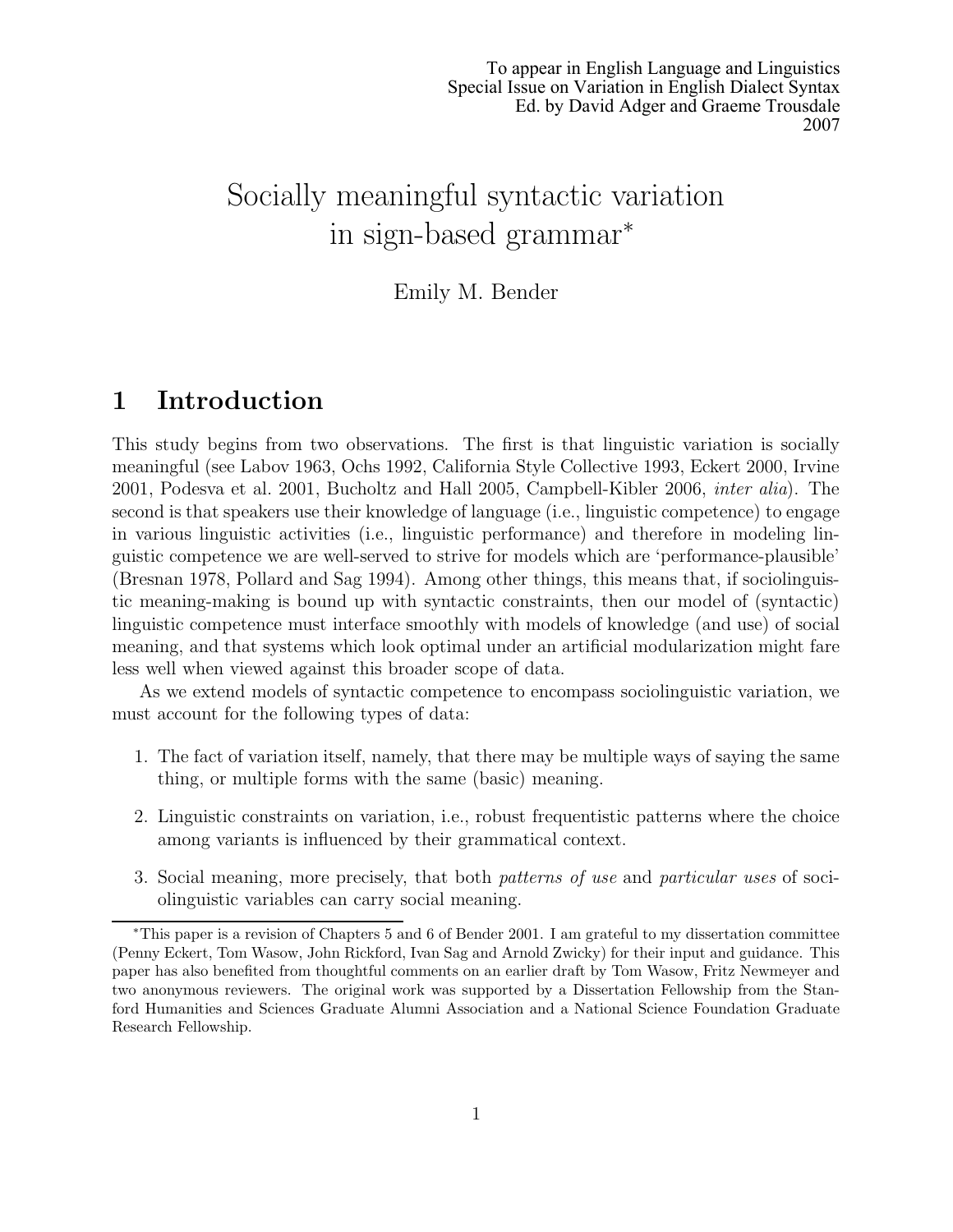Formal models of variation (e.g., Anttila 1997, Adger 2006) typically attempt to derive relative frequency of occurrence of different variants from properties of the formal system itself or model it through including gradient information directly in the model (e.g., Labov 1969, Cedergren and Sankoff 1974, Boersma 1998, Bresnan et al. 2001). In contrast, I argue that a more complete understanding of the nature of robust non-categorical constraints on sociolinguistic variation will come from modeling them in the context of modeling the social meaning of linguistic variation. In Bender 2005, I provide preliminary evidence that speakers have knowledge of (non-categorical) linguistic constraints on variation, and that they use this information in interpreting the social meaning associated with uses of sociolinguistic variables (in particular copula presence/absence in African American Vernacular English [AAVE]).

In this paper, I present a brief overview of the literature on social meaning and argue that social meaning can attach to both particular instances as well as patterns of use (§2). After considering what grammars are models of  $(\S 3)$ , I explore what would need to be included in a grammar that models socially meaningful variation  $(\S_{\S 4-5})$ , using AAVE variable copula absence as an example, and examine some heuristics for defining the boundaries of competence grammar (§6).

### 2 Social meaning<sup>1</sup>

#### 2.1 The social construction of identity and social categories

Eckert (2005) presents an overview of the evolution of sociolinguistic theory through three 'waves'. The first wave is typified by large-scale community studies (e.g., Labov 1966, Wolfram 1969) documenting a systematic relationship between linguistic variation and macro social categories such as socioeconomic status and gender. The second wave (e.g., Labov 1963, Eckert 1989), is characterized by ethnographic studies looking at smaller communities and documenting the connection between sociolinguistic variation and local social categories. The local social categories often are related to the global or macro categories. For example, Eckert (1989) found that high school students' use of particular variables (e.g., vowels involved in the Northern Cities Chain Shift as well as negative concord) correlated with their identification as 'Jocks' or 'Burnouts', two opposing social groups in the high school culture, associated with middle-class and working-class trajectories respectively.

The third wave (e.g., Ochs 1992, California Style Collective 1993, Eckert and McConnell-Ginet 1992, Irvine and Gal 2000) is concerned with how language use (and other symbolic practices) are actually constitutive of the categories in question. That is, rather than viewing an individual speaker's style as a consequence of their 'social address' (in terms of global or local categories), this perspective investigates how speakers' linguistic actions stake claims to particular stances and social categories, and in the process, helps shape those categories (both in their relationship to other social categories and in the properties which are associated

<sup>1</sup>Some would object to this term on the grounds that all meanings are social. Although I can hardly disagree with this point, for lack of a better term, I will continue to use 'social meaning' and contrast it with 'truth-conditional meaning', for ease of exposition.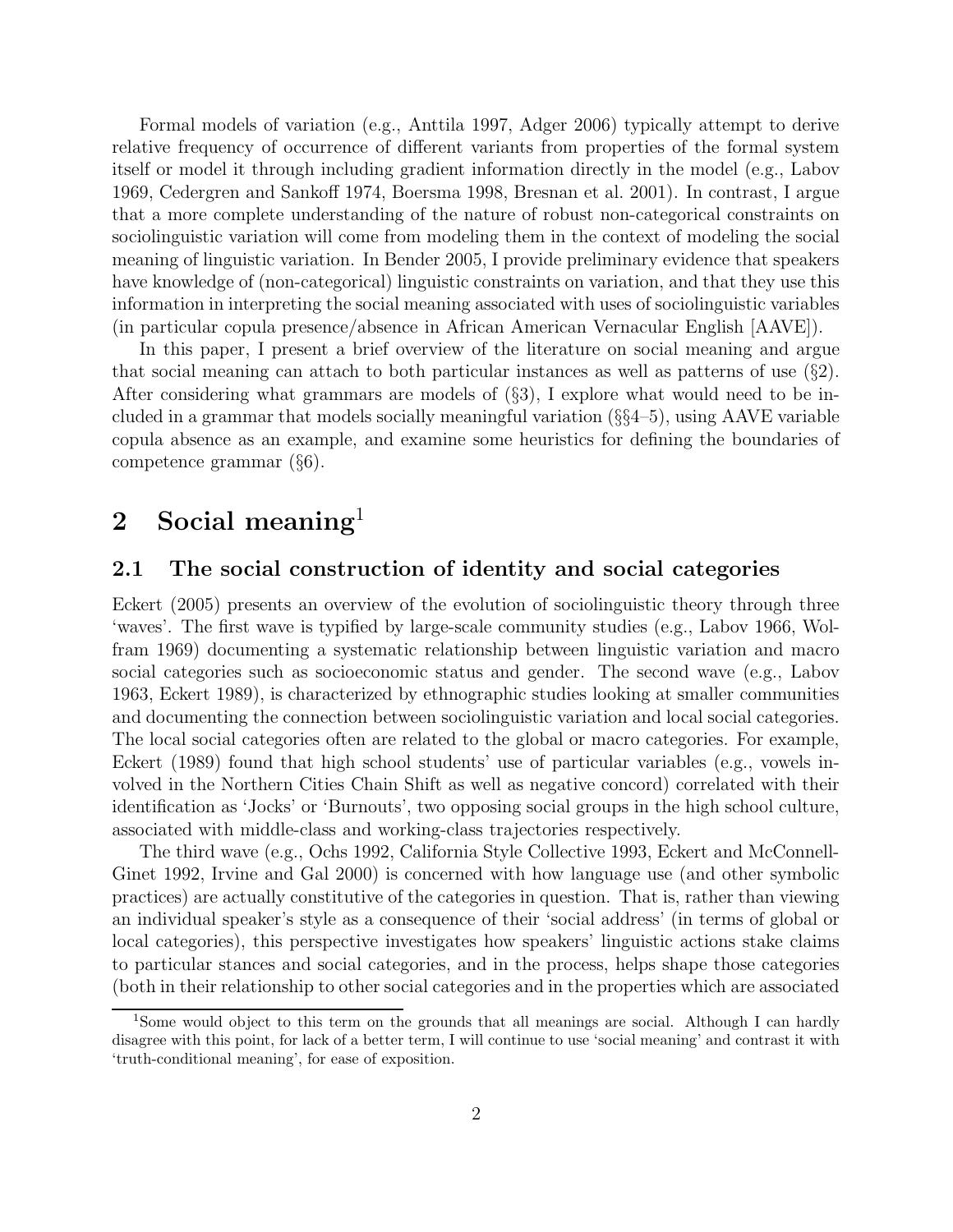with them).

Ochs (1992) gives the example of two sentence-final particles in Japanese. The particle ze expresses coarse intensity and the particle wa expresses delicate intensity. The properties coarse and delicate are partially constitutive of the categories masculine and feminine, respectively. One thing about women, according to Japanese ideology, is that they are delicate, even when expressing intensity. One thing about men, according to the same ideology, is that they are (or can be) coarse about things such as expressing intensity. To use the particle ze is to be coarse, or in Ochs's terms to directly index coarse intensity. The use of the particle thus indirectly indexes gender: used by a man, it indexes masculinity. Used by a woman (against expectations) it probably indexes something more like anti-femininity. By the act of speaking one of these particles, the speaker has performed an instance of coarse or delicate intensity, which is part of being masculine, feminine, anti-masculine or anti-feminine, depending on what was said, by whom.

Synthesizing third wave sociolinguistic research as well as related work in allied fields, Bucholtz and Hall (2005) argue against a conceptualization of identity as an internal psychological fact which leads people to speak and act in certain ways. Rather, they present identity as something which results from linguistic and other behavior in interactions between individuals. Identity, for them, includes both the situation of self with respect to local and global social categories as well as stances and roles that participants take on in the course of interaction.

My purpose here is to examine the implications that sociocultural work on language, identity and social categories has for syntactic theory. As long as linguistic style was a consequence of (pre-determined) 'social address', formal linguists could view socially-conditioned linguistic variation as the result of speakers at different 'addresses' being exposed to different dialects. Intraspeaker variation could be seen as dialect-switching on the part of individuals moving between social categories (or desiring to do so). In a world where social categories are not predetermined but rather constructed, reinforced, contested and changed as they are performed (Butler 1990), social meanings attach to linguistic elements smaller than linguistic varieties, and we must ask what that means for our models of such elements and their combinatorics. That is, rather than linguistic varieties which belong to particular social categories (or situations), we have linguistic features associated with particular social values, which can be combined in a variety of ways to create styles (and social categories and situation types). Some of these styles endure and are called upon over and over, changing only slowly over time. Others are more fleeting. If we are to model this in a general theory of linguistic competence, what are the implications for the model of syntax?

Before I continue, I would like to point out that the claim that social categories are constructed does not entail that speakers have complete freedom to make them up as they please. This is tightly connected with speakers' experience of such categories as relatively natural and fixed.<sup>2</sup> Part of the reason they can appear to be fixed is what Irvine and Gal

<sup>2</sup>Though surely speakers actively engaged in contesting particular systems of categories have a different view. For example, Hall (1997) describes hijras, a transgender category in India who actively contest the dominant organization of (social) gender categories in their culture. One resource they use for this is the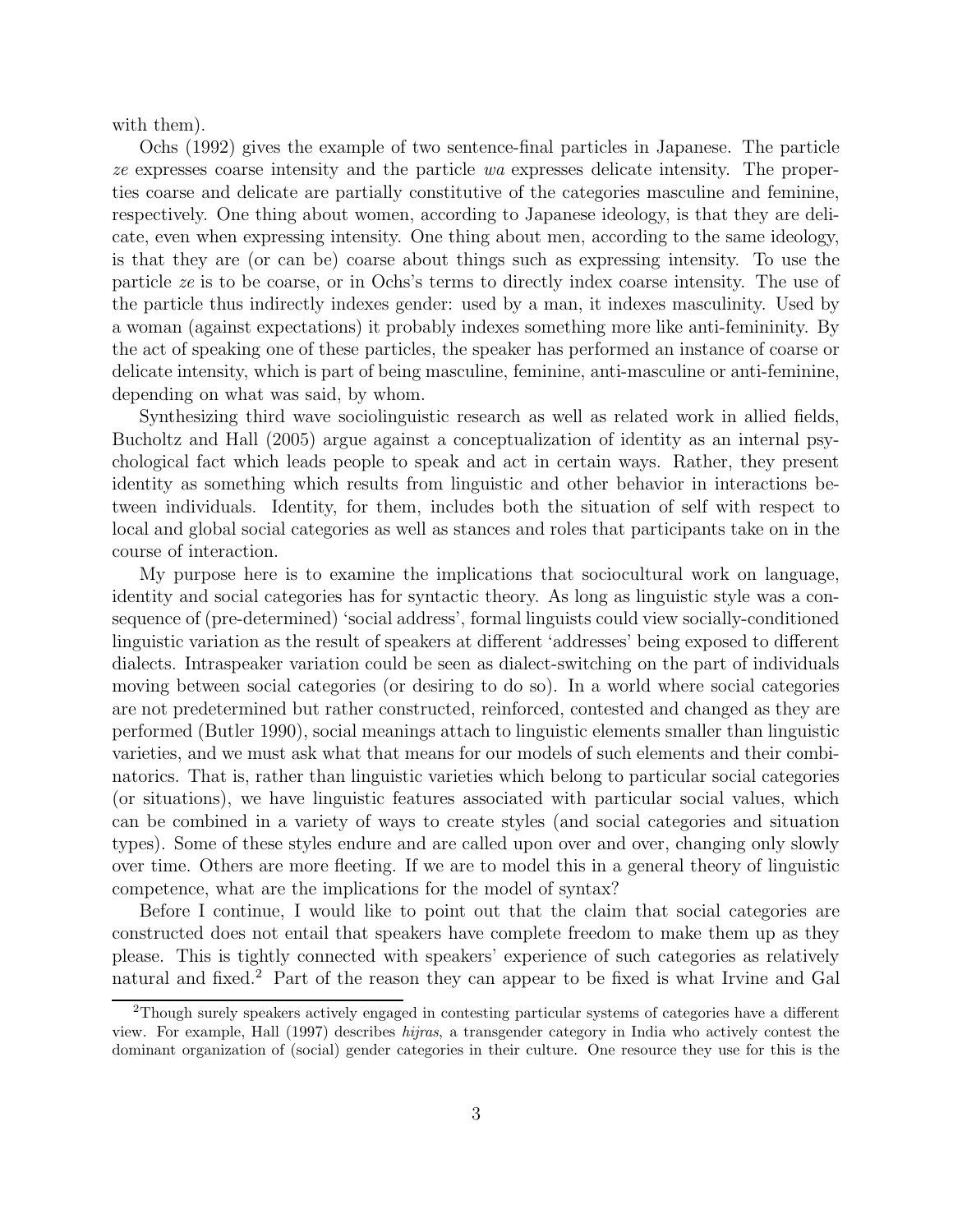identify as the process of iconization:

Iconization involves a transformation of the sign relationship between linguistic features (or varieties) and the social images with which they are linked. Linguistic features that index social groups or activities appear to be iconic representations of them, as if a linguistic feature somehow depicted or displayed a social group's inherent nature or essence. This process entails the attribution of cause and immediate necessity to a connection (between linguistic features and social groups) that may be only historical, contingent, or conventional. (2000:37)

Thus our understanding of socially significant linguistic forms is embedded in (and intricately involved with the construction of) our ideologies of social space. From this point of view, the connection between the particles ze and wa to coarse/gentle intensity and to masculinity/femininity is non-arbitrary to speakers of Japanese. Ze is coarse and wa is gentle, so of course men (who are coarse) say ze and women (who are gentle) say wa.

Ideologies are typically tacit and presupposed, which makes them difficult to challenge and constrains the ways in which speakers can use symbolic resources to make new styles and categories. Furthermore, it is not only the speaker's own ideologies that are at issue but also (and more importantly) the addressee's. Speakers rely on a certain amount of cooperation on the listener's part in their meaning-making, cooperation which may be more or less forthcoming in different situations. Eckert and McConnell-Ginet note that not everyone shares the privilege to "assume [one's] own positions to be norms toward which everyone else orients" and to "judge other positions while supposing [one's] own to be invulnerable to less privileged assessment" (1992:483). Campbell-Kibler (2006) presents data from matchedguise experiments as well as focus groups and argues that listeners actively participate in meaning-making, rather than merely faithfully decoding speakers' intentions. Looking in particular at the variable  $(ING)$  (e.g., *thinking v. thinkin*) she finds that listeners evaluate (ING) (in each of its guises) differently depending on several factors, including other features of the speaker's speech, the listener's current disposition, and their ideologies about social categories (e.g., about 'Southerners').

Finally, Bucholtz and Hall (2005) point out that just because social categories and identities are built by virtue of things that speakers do, doesn't mean that all of those component social actions are intentional (though some may be). Habitual actions are still interpreted by other people and still contribute to social reality, even if they are not each deliberate on the part of the speaker. Furthermore, we can be intentional about taking certain social stances without being intentional about the linguistic choices we use to do so. That is, just like we usually talk about cats without consciously choosing the word *cat*, it is enough for a Japanese speaker to decide to express coarse intensity—using the particle ze to do so doesn't require further deliberate planning.

Thus speakers do not have complete freedom as to construct styles, identities or social categories willy-nilly out of the existing stylistic resources. They are constrained in this endeavor by prevailing ideologies and by the need to gain the cooperation of listeners in

system of grammatical gender in Hindi.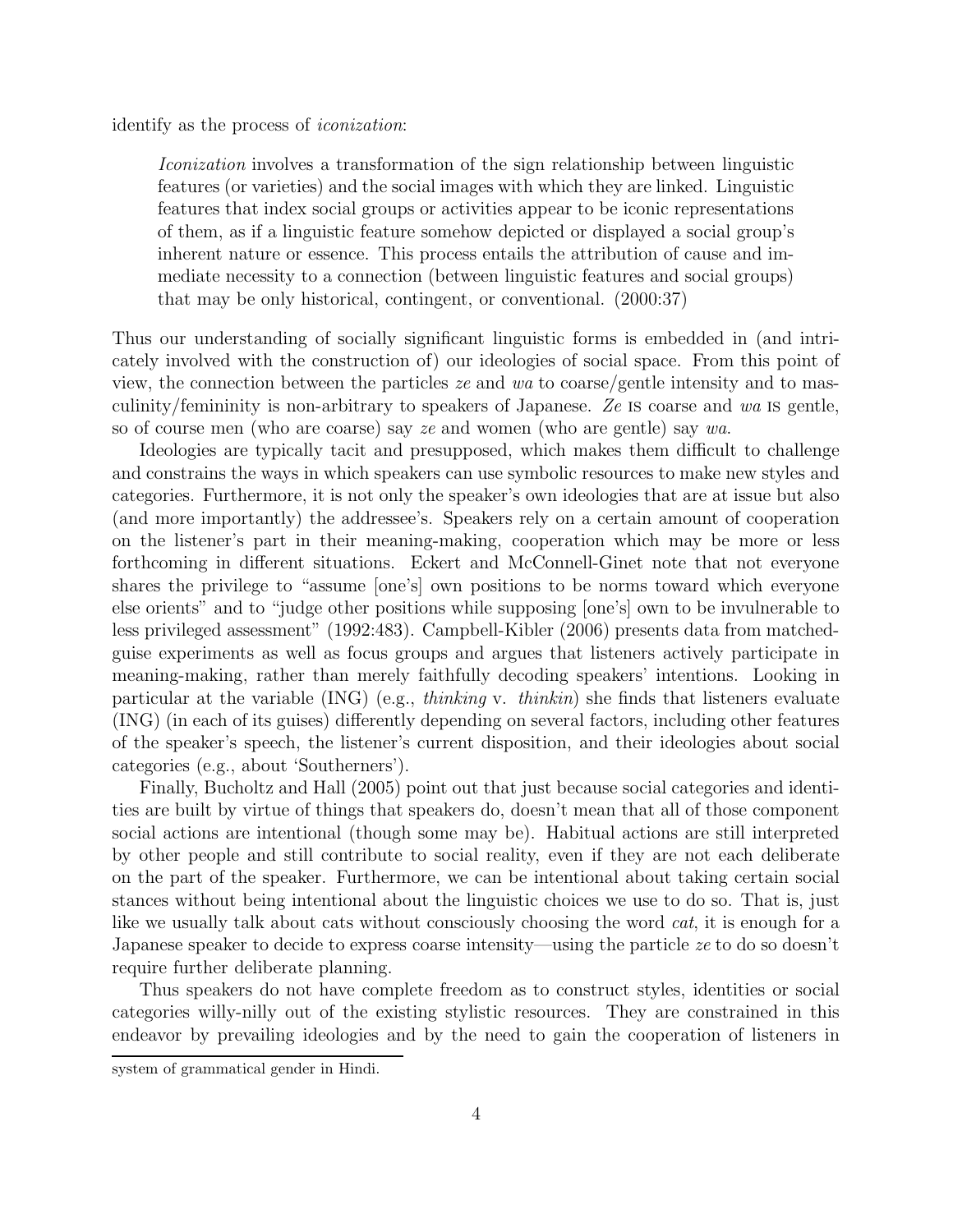meaning-making. Furthermore, such stylistic bricolage (see §6.3 below) is not (always) intentional or highly conscious. Nonetheless, these considerations do not detract from the points that social categories are social constructs and that symbolic behavior (including prominently linguistic behavior) is partially constitutive of these categories. This turn leads us to consider what the implications are for syntactic theory. To do so, we first need to consider where social meaning can reside. This topic is taken up in the next subsection.

#### 2.2 Meaningful patterns, meaningful instances

Labov (1966) and Weinreich et al. (1968) find social meaning (such as it was for them) in the differing frequencies of each variant across different social groups. The discussion of social meaning in the construction of social categories and the social landscape above focused on individual forms. Where does social meaning reside? Given a sociolinguistic variable, there is both a pattern of variation and individual instances of each variant. The pattern forms the background for each new instance.<sup>3</sup> This is reminiscent of Halliday's  $(1991)$  description of the interrelation between grammar and text with reference to the relationship between climate and weather:

To the 'instance' observer, the *system* is the potential, with its set of probabilities attached; each instance by itself is unpredictable, but the system appears constant through time. To the 'system' observer, each instance redefines the system, however infinitesimally, maintaining its present state or shifting its probabilities in one direction or the other (as each moment's weather at every point on the globe redefines the global climate). (1991:34)

This view of system and instance can be applied to the relationship between social actions and social structures as well as the relationship between linguistic actions and linguistic structures. This is schematized in Figure 1. By saying something, a speaker (S) produces an instance of linguistic form and an instance of verbal behavior (a speech act). As an instance of linguistic form, the utterance contributes to the system of how that speaker talks in situations like the current one. Moving up to broader contexts, it also contributes to the system of how that speaker talks in general, how people like the speaker talk and to the language of the speaker's whole community. As an instance of verbal behavior, the utterance contributes to the definition of the speaker's behavior in situations like the current one. As a situated action in the world, the utterance is also part of the practice that is the speaker's identity and the fabric of the social category or categories that the speaker belongs to. Finally, the social landscape of the community is populated with such categories.<sup>4</sup>

Thus each linguistic act is part of a whole series of larger systems, both in terms of linguistic systems (the patterns of language schematized on the left-hand side of the figure) and

<sup>3</sup>Cf. Bakhtin 1986.

<sup>4</sup>The separation of the linguistic and social hierarchies in this discussion is somewhat artificial. For an utterance to count as part of the system of how people like the speaker talk, it has to be interpreted by that speaker and others against the existing ideologized social background and the speaker's position in it.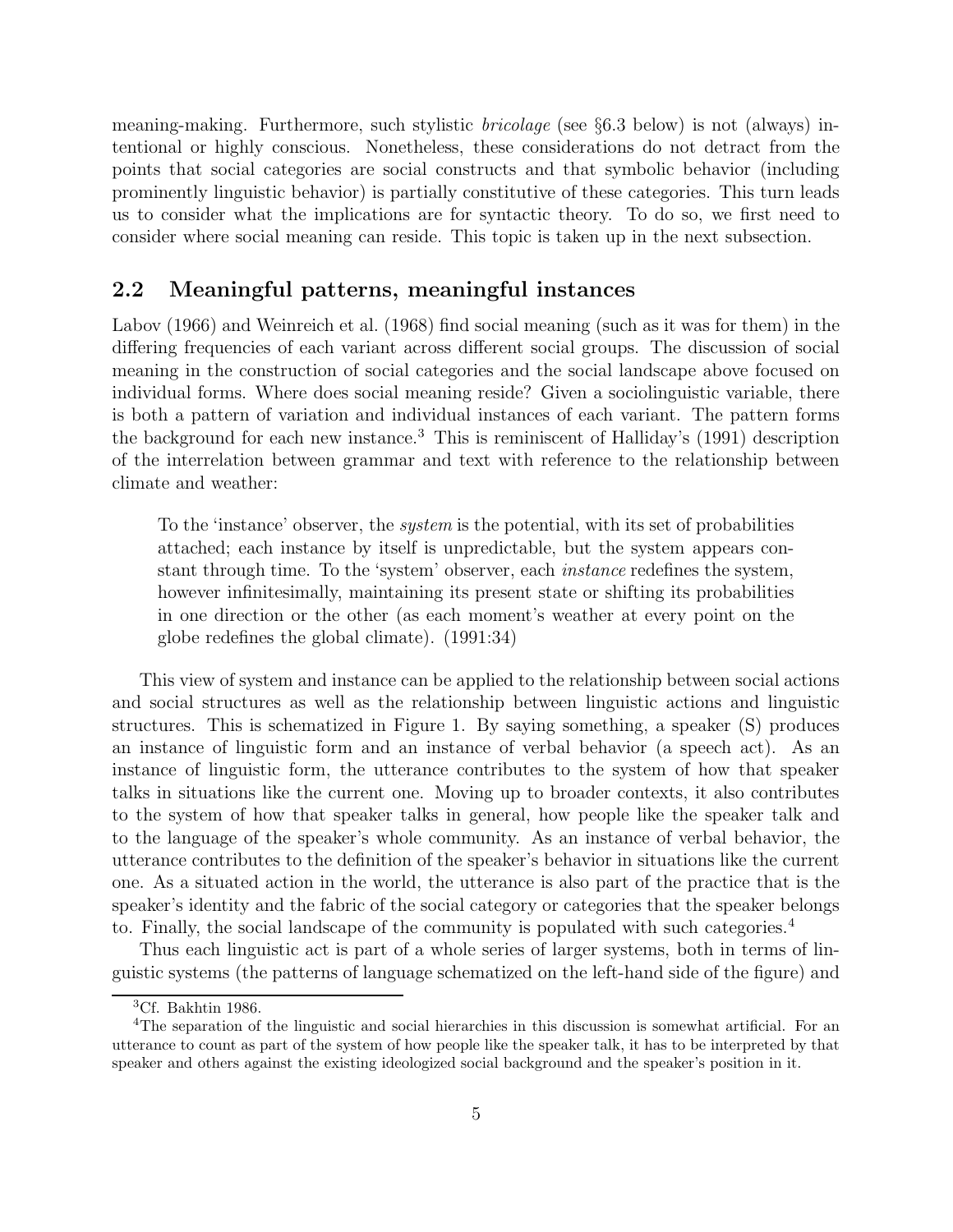| language of S's community                                                                         | $\leftrightarrow$ | social structure of S's community     |
|---------------------------------------------------------------------------------------------------|-------------------|---------------------------------------|
| language of S's social category                                                                   | $\leftrightarrow$ | social content of S's social category |
| language of S in general                                                                          | $\leftrightarrow$ | S's identity                          |
| language of S in this kind of situation $\leftrightarrow$ behavior of S in this kind of situation |                   |                                       |
| linguistic form                                                                                   |                   | speech act                            |

Figure 1: Parallel hierarchies of systems

in terms of social systems or categories (stances, identities, social categories and communities on the right-hand side). I don't claim to have identified all of the relevant levels on each side of the figure, nor that they are in strict correspondence. Nonetheless, the existence of multiple levels of patterning on both sides suggests that social meaning in linguistic variation may reside in both particular instances of use as well as in the larger patterns. Particular instances will be interpreted against the larger patterns, but also become part of the pattern against which future instances are interpreted.

For example, suppose that a middle manager named Kim gets upset and swears in a business meeting. In doing so, Kim is taking a particular stance. The impact that swearing will have on Sandy, another employee present, will depend on Sandy's knowledge of how Kim usually behaves in business meetings. If Sandy has often heard Kim swear in that situation, then Sandy might know that Kim is only somewhat upset. If Kim almost never swears in that situation, to Sandy's knowledge, then Sandy might deduce that Kim is extremely upset. Further, business meetings are not the only situation in which Kim speaks to Sandy. If Sandy knows that Kim swears a lot, but not at business meetings, then the import of that instance of swearing (for Sandy) is different than if Sandy almost never hears Kim swear.

Moving up to the broader categories, Kim is busy constituting the social category middle manager for Sandy, Kim, and the others present. Thus Sandy will also interpret Kim's swearing in the context of the behavior of other middle managers and other employees of the company. Finally, the taboo nature of the swear words is constituted in part by the combined practice of all members of the speech community, and Kim, in swearing, is making use of (and perhaps loosening) this taboo. Note that it's not just the act of swearing that has all of these interpretations. Suppose Kim has a particular favorite swear word (and Sandy knows this), but chose a different one on this occasion. The 'bite' or shock-effect that Sandy perceives in Kim's swearing will depend on that choice, but also on the general level of taboo associated with the particular word at all of the successively larger parts of the speech community.<sup>5</sup>

The preceding paragraph talked about patterns of behavior, including patterns of behavior of entire communities. These patterns can only be meaningful to the extent that they are known by speakers (and therefore available to be interpreted and to use in the interpretation

<sup>5</sup>For ease of exposition, this example has taken the notion of a 'business meeting' as a social situation to be invariant background, which of course it isn't. To the extent that Kim is a prominent or powerful individual, Kim's behavior also contributes to what a business meeting is in that company, and in general, for the people present.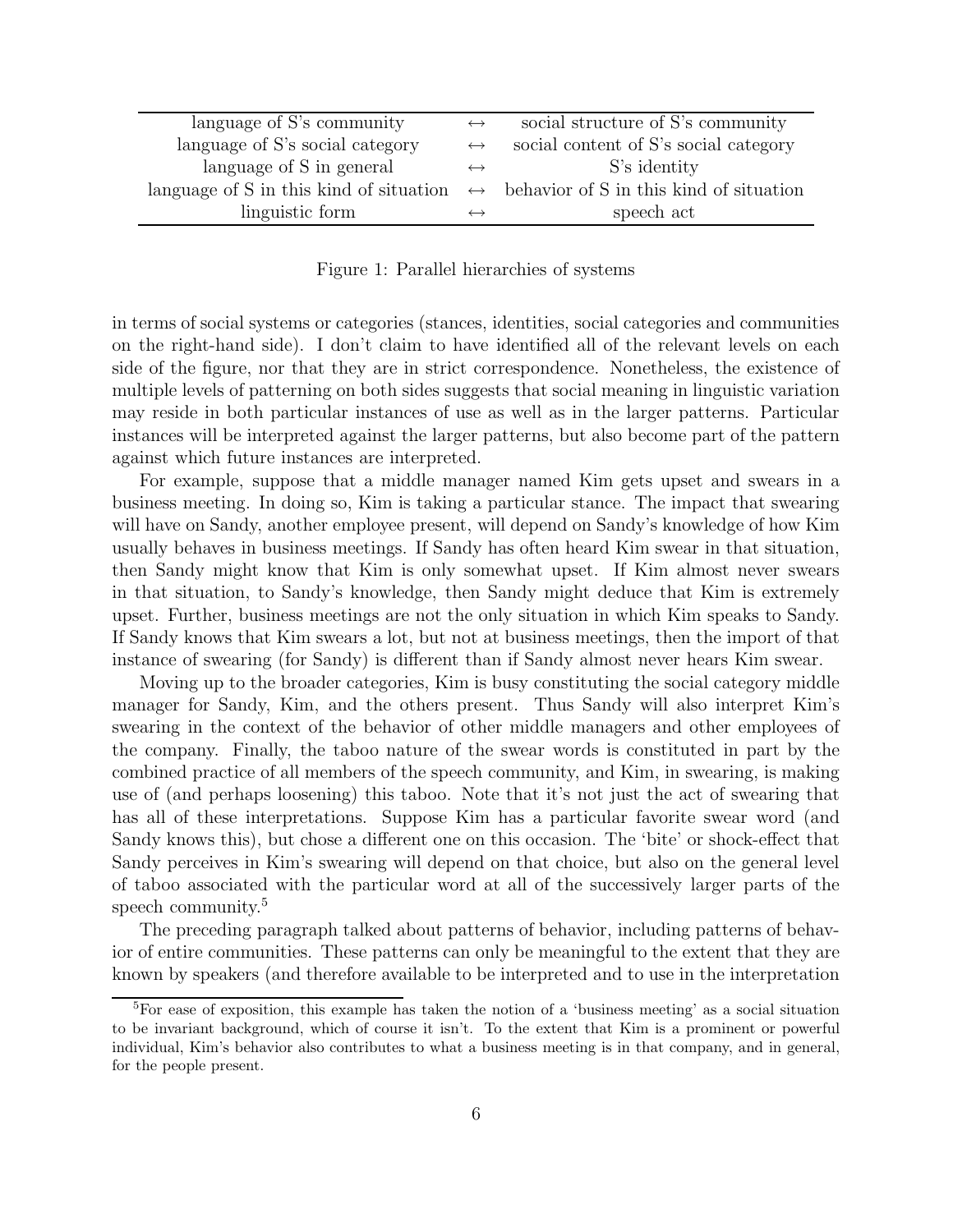of new utterances). Of course, no speaker will have perfect knowledge of the speech patterns of the rest of his/her community, or indeed, even of his/her own speech patterns. What counts are the patterns that the speaker believes to exist. Such beliefs are based on the actual interactions that the speaker has had, but certainly extend beyond that as the speaker extrapolates from his/her experience. As mentioned above, there is considerable potential for misunderstanding between speakers with different experience, who may or may not assume their position to be shared. Further, it is usually the prerogative of those in power to assume that their understanding of the patterns is indeed shared. With these caveats, I believe the model of parallel hierarchies of social structure and linguistic structure provides a basis for describing the relationship between instances of variants, patterns of variation, and social value.

Most variationist work focuses on the social value of the patterns, and not of the instance. In fact, Lavandera (1978:174) argues that because no speakers categorically use one variant or the other of any particular variable, the meaning must be in the frequency of use of a particular variant rather than in each individual instance. She contrasts this with cases of syntactic or lexical variation where each variant is marked as e.g., 'informal' or 'formal', and argues that the pattern of variants in formal or informal styles does not carry any meaning, but is rather an epiphenomenon derived from the fact that the forms are meaningful. On the other hand, Coupland (2001) argues that in the study of style it's not aggregate patterns but individual situated acts that are most revealing. He draws an analogy to music, noting that a melody is poorly described by its average pitch.

I would like to argue that both the pattern and the instance can be meaningful at the same time. My intent with the hypothetical business meeting example is to show how patterns built up out of meaningful acts be called upon as the background against which new acts are interpreted. In her experimental work, Campbell-Kibler (2006) finds that listeners evaluate particular tokens of the  $(ING)$  variable  $(-in \text{ or } -inq)$  differently depending on which variant they judge to be 'natural' for the speaker, on the basis of the rest of the speaker's style. Thus meaningful instances can combine to produce meaningful patterns. To extend Coupland's musical analogy, it is not possible to tell from only one note what key a piece of music is in.

#### 2.3 Social meaning and linguistic structure

I have argued above that variation is (potentially) socially meaningful both at the level of the social import attached to individual variants, and the level of social import of patterns of those variants. In this section, I consider the relationship between linguistic structure and social meaning, highlighting three points: (i) Social meaning can attach to units of any level of linguistic structure. (ii) In some cases, social meaning is the only meaning associated with a particular contrast in linguistic form. (iii) Non-categorical grammatical constraints on the distribution of linguistic variables modulate social meaning.

Social meaning can attach to any level of linguistic structure Sociolinguistic studies have documented socially meaningful deployment of variable linguistic form across all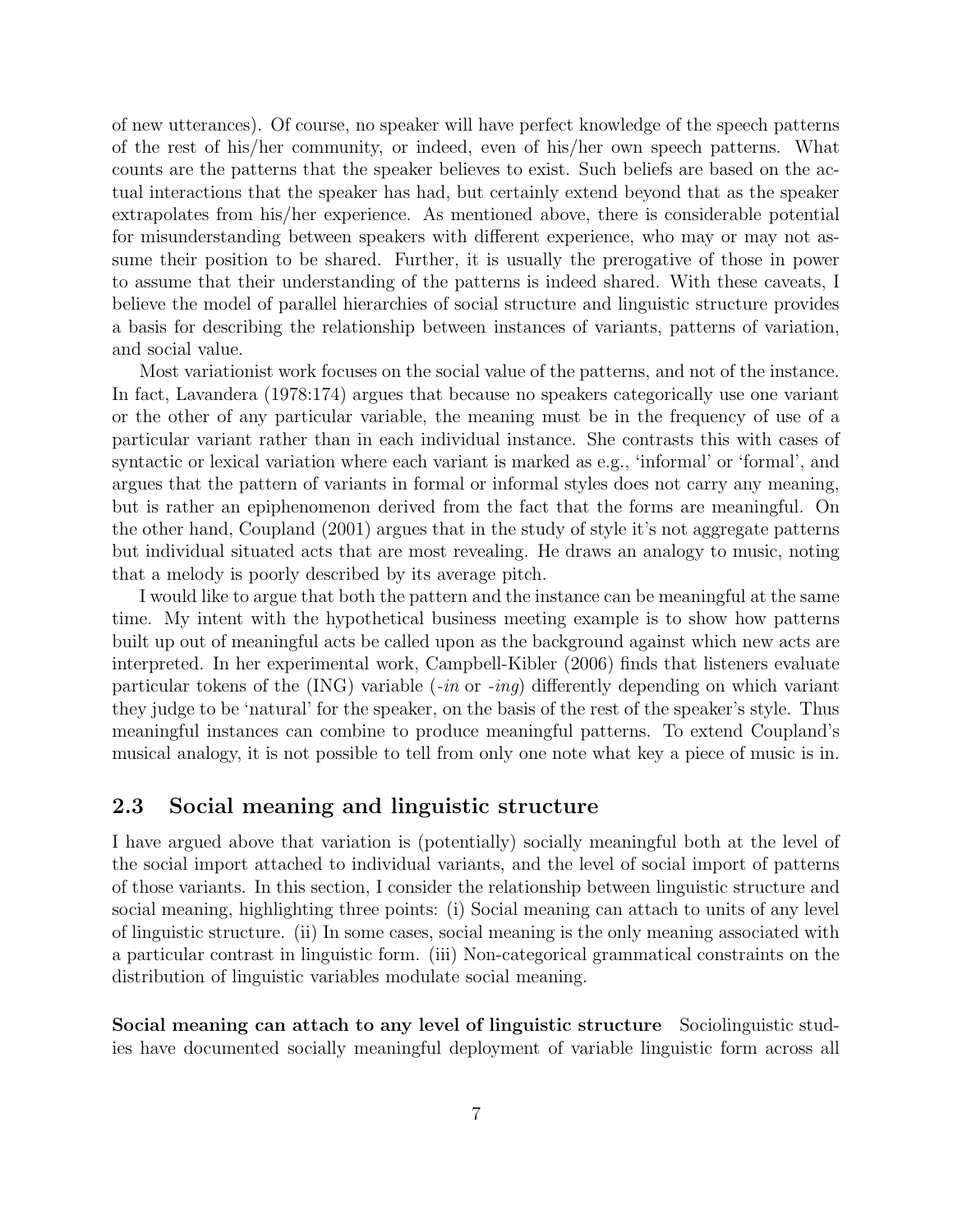levels of linguistic structure: Phonological variables are the best-documented of course (see Campbell-Kibler 2006, Benor 2001, Eckert 1989 for some examples). Podesva (2006) has argued that gradient phonetic properties can also be deployed in socially meaningful ways (e.g., strong release bursts for released /t/ parodying its association with 'precise' speech to produce an effect of 'prissyness'.). Variationist work has also considered morphosyntactic variables such as variable agreement on auxiliaries in Basque (Haddican 2003) and verb-form honorifics in Japanese (Okushi 1997). Less work has been done on purely syntactic patterns, but negative concord (Eckert 1989, Eckert 2000) is one example. Social meaning can also attach to lexical choices (e.g., the choice of say, be all, be like, or go (Bucholtz and Hall 2005)). Likewise, social meaning can attach to intonation patterns (e.g., Lowry 2002) and discourse-level effects such as turn-taking strategies (e.g., Gumperz 1982).

Social meaning can be the only meaning associated with a particular contrast in form The list of linguistic units which can bear social meaning given in the preceding paragraph is clearly diverse. One way in which the various kinds of socially-meaning units differ is in whether or not they carry any other meaning. Clearly the well-studied phonological variables (as well as gradient phonetic features) do not: these variables all involve non-phonemic contrasts. On the other hand, many of the 'larger' units are also involved in the computation of the truth-conditional meaning of a sentence. Consider the sentences in  $(1):$ 

- (1) a. I ain't seen nobody.
	- b. I didn't see anybody.

For some speakers, these probably count as two ways of saying the same thing, as far as the truth conditions are concerned. In that sense, the syntactic variable is behaving like a phonological variable. At the same time, nobody and anybody are also meaningful words, something which can't be said of the various possible productions of the variable (AY) in the greater Detroit area.

This is not to say that social meaning can only attach to forms which stand in contrast to alternate ways of saying the same thing. Consider the examples in (2):

- (2) a. She has multiple fractures in her fibula.
	- b. She broke her leg bone all to bits.

While these two examples might be used to communicate about the same state of affairs, it would be a stretch to consider them truth-conditionally equivalent. This doesn't preclude social meanings attaching to the various word choices, for example, an air of expertise or authority with the medical terminology and an sense of informality with leg bone and all to bits. Similarly taboo words don't usually contrast with non-taboo ways of saying (exactly) the same thing, though their original or core senses can usually be paraphrased with more technical terminology.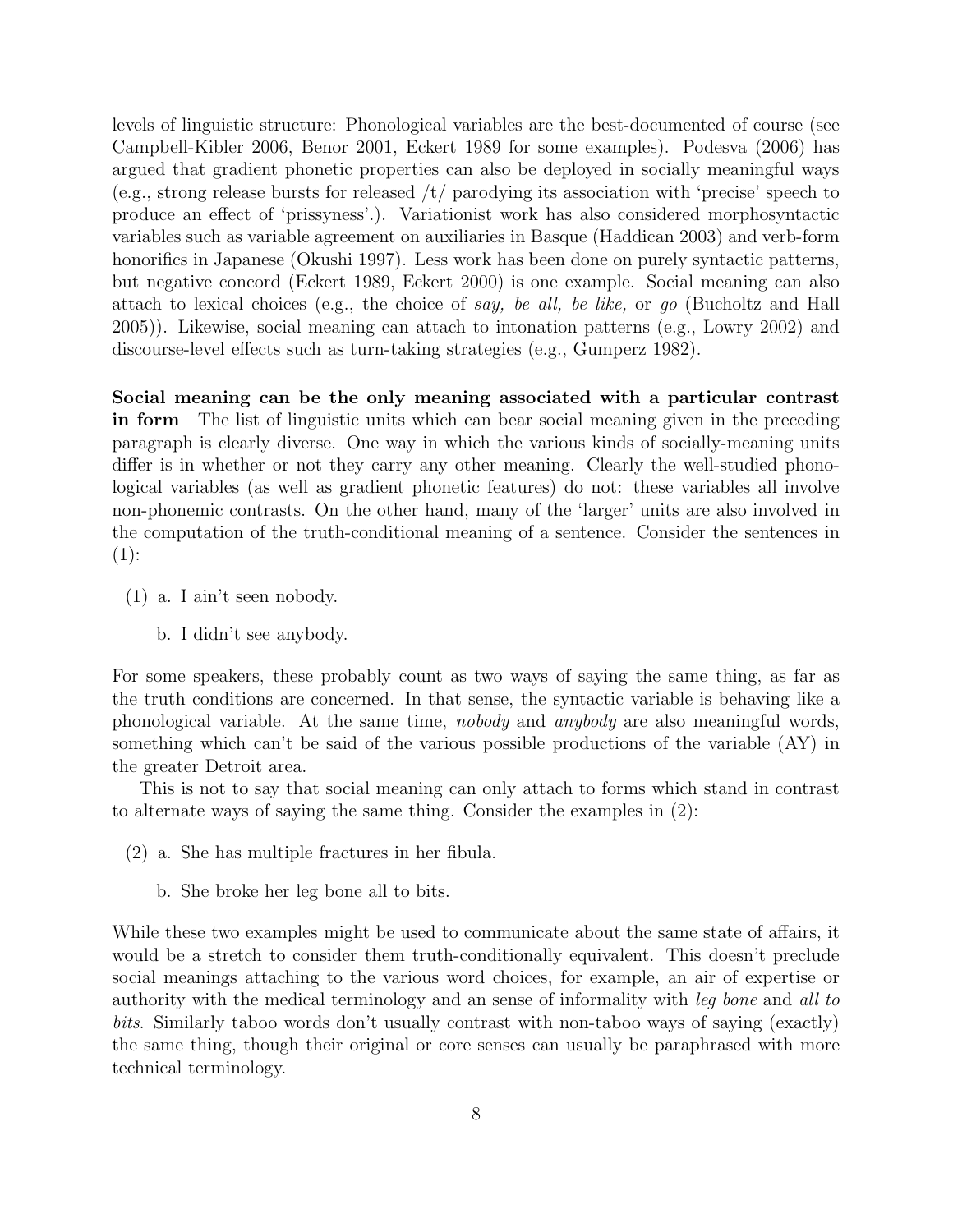At the same time, it is not the case that linguistic variables consisting of morphosyntactic or lexical units necessarily have meaning beyond their social meanings. Be and do (as used in (1) are often analyzed as semantically empty units (though the particular forms of be and do in (1) are also marked for tense and negation, which do have semantic reflexes). Verbform honorifics in Japanese appear to only encode social stances of the speaker vis- $\grave{a}$ -vis the addressee (and related social meanings), as shown in the following minimal pair:

- (3) a. Tabe-mash-ita ka Eat-hon-past Q 'Have you eaten?' (Addressee is unfamiliar to speaker or socially superior to speaker or situation is formal or speaker wishes to present him/herself as typically polite and refined.)
	- b. Tabe-ta ka Eat-past q 'Have you eaten?'

(Addressee is a peer to speaker or social subordinate and situation is informal and speaker is not presenting him/herself as typically polite and refined)

Similarly, as pointed out by Hudson (1996:257), words such as please (as used in requests), goodbye and uh-huh carry only social meaning.

Social meaning can be modulated by linguistic context A well-established property of sociolinguistic variation is that the distribution of variants is sensitive to both 'external' (social) and 'internal' (grammatical) constraints. For example, in the case of AAVE variable copula absence, numerous production studies (see Rickford 1998 for a summary and overview) have found robust effects of the following syntactic context, among other factors. In particular, NP predicates are most conducive to overt forms of the copula, followed by adjective and prepositional phrase predicates followed by verbal predicates (i.e. -ing form verbs).

On the view of socially meaningful variation presented here, the 'external' constraints are the result of speakers deploying socially meaningful forms in order to take on social stances and roles, construct personae and reinforce (or renegotiate) social space. How are the 'internal' constraints involved in this process, if at all? In Bender 2005, I report the results of an experiment designed to test the hypothesis that such 'internal' constraints can modulate the social meaning of a variable. The study involved a matched-guise experiment in which listeners (including AAVE speakers and non-AAVE speakers) judged AAVE speakers on seven personality trait scales on the basis of brief utterances, shown in (4).

- (4) a. Yeah I know her. She's teachin me piano at Music World.
	- b. Yeah I know her. She's my piano teacher at Music World.
	- c. Yeah I know her. She teachin me piano at Music World.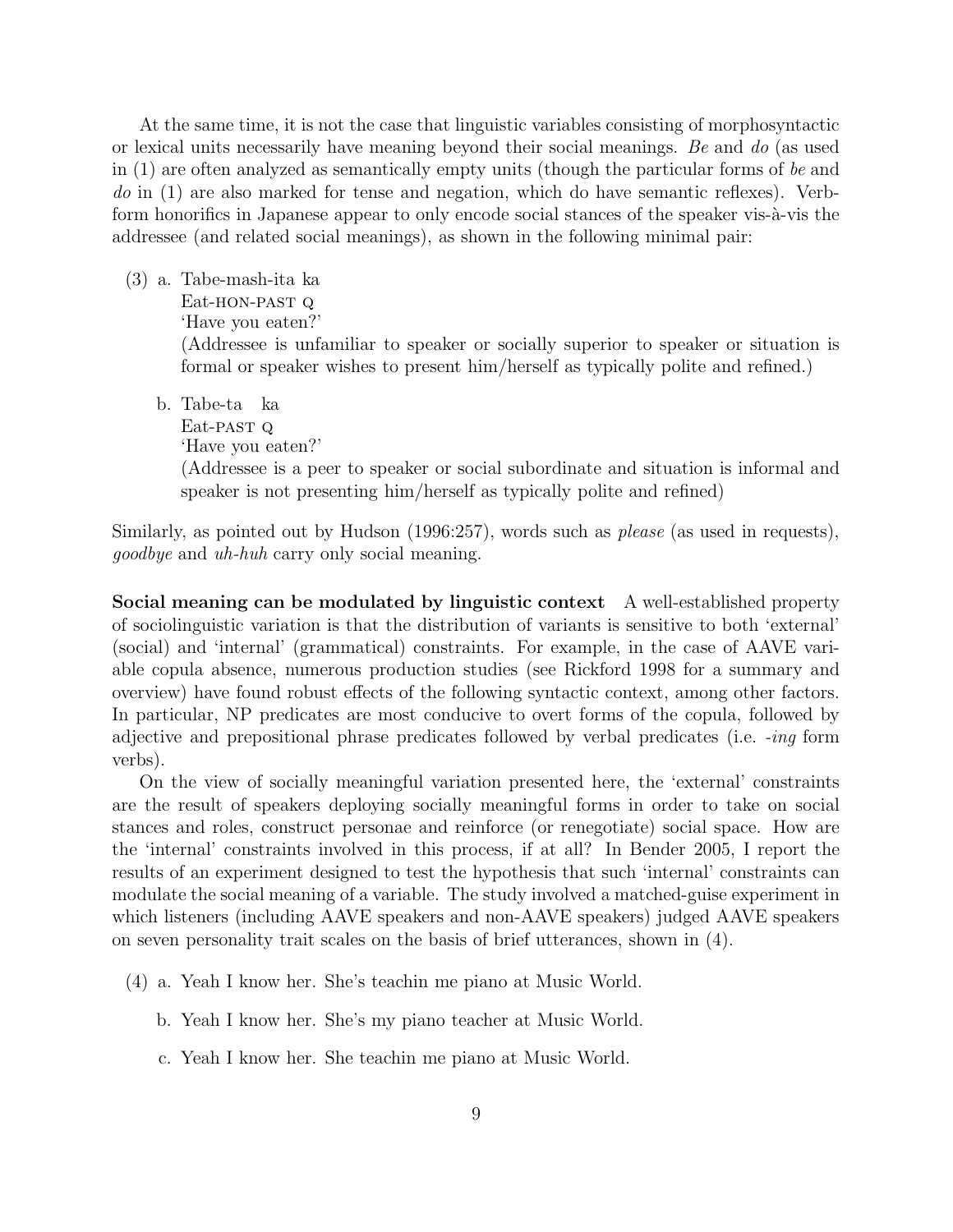d. Yeah I know her. She my piano teacher at Music World.

In my experiment, African-American listeners judged AAVE speakers using copula presence in an unmarked environment (before NP) to be somewhat reliable/likeable/well educated, but not as much so as speakers using copula presence in the marked environment (before  $V+ing$ .<sup>6</sup> Non-African-American listeners (even those who reported having experience with AAVE) did not show any effect of the grammatical environment, though they did judge copula absence to sound less well-educated etc. than copula presence.

To use the terminology introduced above, using copula presence appears to count as evidence that a person is reliable/likeable/well educated for these speakers, or index these properties. But it counts as better or stronger evidence (or indexes the properties more emphatically) in precisely those contexts where it is unusual. The study was small and the results need to be replicated with a larger number of speakers. Nonetheless, they seem to indicate that non-categorical grammatical constraints, so far ignored in this discussion of social meaning, are not a separate issue from social meaning but rather intertwined with it.

#### 2.4 Further remarks on social meaning

So far in this section, I have argued that the social import of linguistic variation is best described in terms of speakers deploying socially meaningful linguistic elements as they perform stances and identities. Social meaning can reside both in patterns of use of linguistic variables in and particular uses of variables, and socially meaningful linguistic variables can appear at any level of linguistic structure. Finally, I have suggested that grammatical constraints on linguistic variation are intertwined with social meanings as well. I conclude this section with some remarks on the similarities and differences between social meanings and truth-conditional meanings.

One characteristic of social meaning is that the actual effect of a use of a socially meaningful form is dependent not only on the form's core meaning, but also on many other factors including the speaking situation, the speaker's identity in general and role in the situation, the listener's identity, attitudes and beliefs and even affect (Campbell-Kibler 2006). This makes it difficult to discover the core meaning of linguistic variables. The matched guise techniques (Lambert et al. 1975) used in Bender 2005 to detect effects of the syntactic environment on the interpretation of copula presence and absence are not able to isolate the core meaning of the variable. In her study of (ING), Campbell-Kibler uses similar matchedguise experiments but combines them with interviews of listeners to get a richer set of data from which to explore the meaning(s) of the variable. Even then, it is not possible to find a definitive answer to the question of its core meaning. While it is much easier (though still non-trivial) to describe the core truth-conditional meaning of lexical items (or syntactic

<sup>6</sup>This was true for both groups of African-American listeners, those who identified as AAVE speakers themselves and those who did not. In addition, those who did not self-identify as AAVE-speakers also showed a similar effect of the 'internal' constraint on their evaluation of copula absence, judging copula absence in the marked environment (before NP) to sound less well-educated etc. than copula absence in the unmarked environment.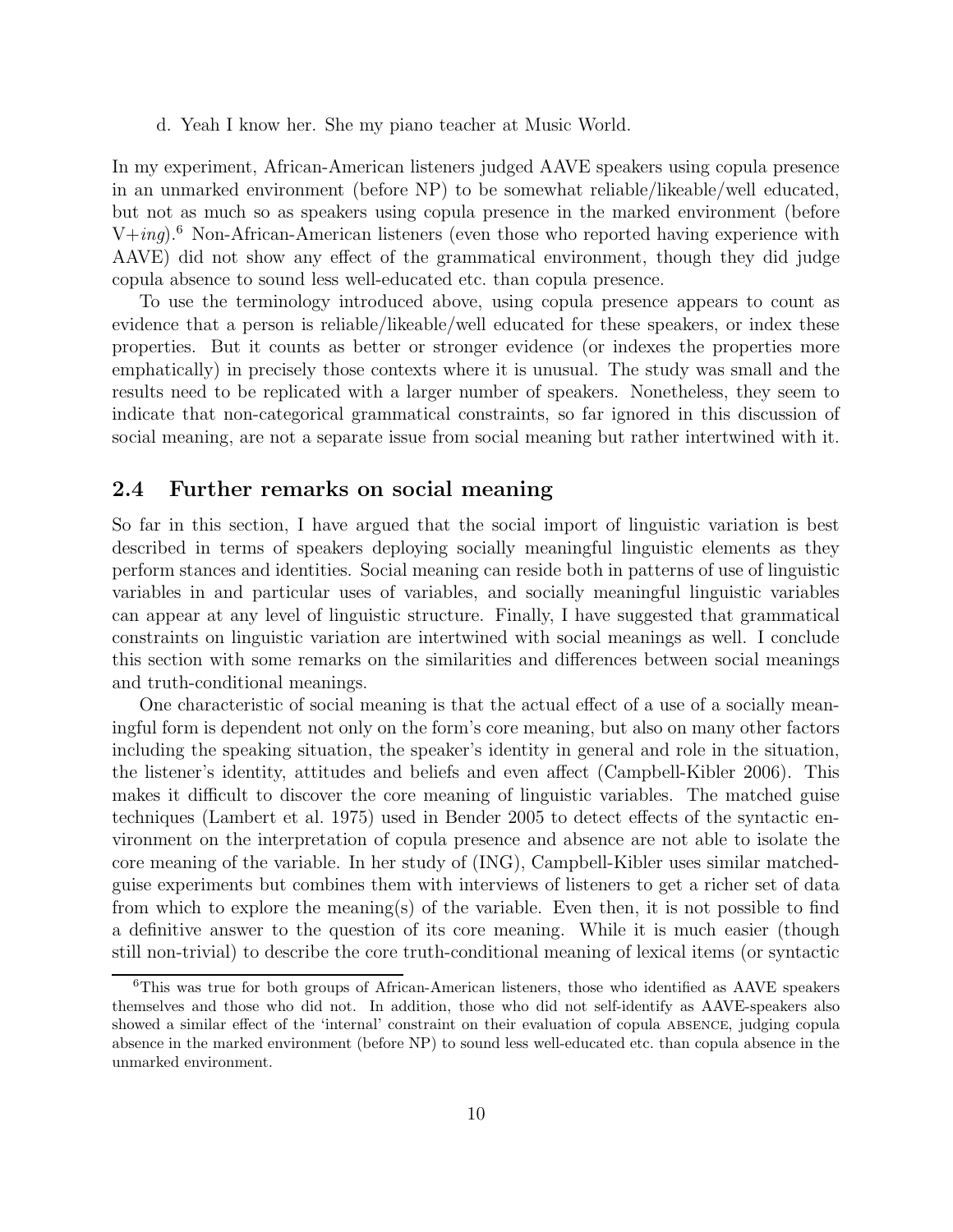constructions), these, too, interact with context such that the meanings of ordinary words get vivified in everyday use (Sag 1992). This vivification complicates considerably the task of discovering what exactly about the social meaning of an item speakers store in long term memory, but does not detract from the point that they do store something.

Another characteristic of social meaning is its possible specificity to particular groups of interlocutors. That is, it is plausible that copula absence/presence has some social meaning for AAVE speakers that it does not have for other groups, and that AAVE speakers are aware of this. Here again, there is a similarity with truth-conditional meaning. Take any ordinary word that also has a use as a technical term, for example, *daughter* (of a node in a tree), mouse (attached to a computer), *government* (of a dependent by a head), etc. Speakers who know the technical meanings of these words probably also know which interlocutors are likely to share that meaning. This is consistent with Harder's (1996, 2003) analysis of linguistic meaning as the potential of a form to cause a hearer to invoke some concept. If meaning involves a representation of the effect that using a word can have on an addressee, then such a representation could also specify the type of addressee one should expect to be so affected.

One would expect social meanings, however, to be subject to more disagreement between speakers and more active renegotiation. That is, while most English speakers probably have fairly similar meanings associated with the word *horse* (or in Harder's terms, similar beliefs about what concept its use evokes), certain kinds of social meaning appear to be much more fluid, more easily molded for local stylistic purposes, and more likely to be misunderstood. This is not to say that truth-conditional meanings are not subject to (re)negotiation, for they patently are. Words that have undergone semantic change provide evidence of past renegotiation: e.g., will (once meaning 'wish') or *mistress* (once parallel to *master*). Thus what we have here is not a difference in kind, but rather a difference in degree.<sup>7</sup>

One might think of this difference in terms of degree of conventionality. But what is convention? Lewis (1969) (see also Clark 1996) sees conventions as rooted in mutual knowledge, or a recursive sequence of "you know that I know that you know...". Searle (1995), on the other hand, argues that it is a matter of irreducibly collective intentions. This doesn't require any kind of community mind. Rather, individual speakers hold beliefs that start with "We intend that..." This notion of collective intentions is important because, as Harder (2003) points out, this is what accounts for the fact that, to speakers, the meaning of a word is not a matter of their choice, but rather a fact about the world.

Harder (2003) argues that there is still more to it, however. Conventions of language rely not only on collective intentions but also on communicative practice. The usefulness or function of any part of that system is dependent on the speakers' experience with communicative practice up to that point. Likewise, any given use of language provides input to the next stage of the interlocutors' systems. That horse can be used to evoke the concept HORSE among English speakers is a fact about the world. Humpty Dumpty deciding otherwise won't

<sup>7</sup>Changes in truth-conditional meaning are often highly tied up with aspects of social meaning, and changes in both kinds of meaning only take place in socially situated interaction. This is particularly clear in the case of words like mistress (McConnell-Ginet 1984, 1989).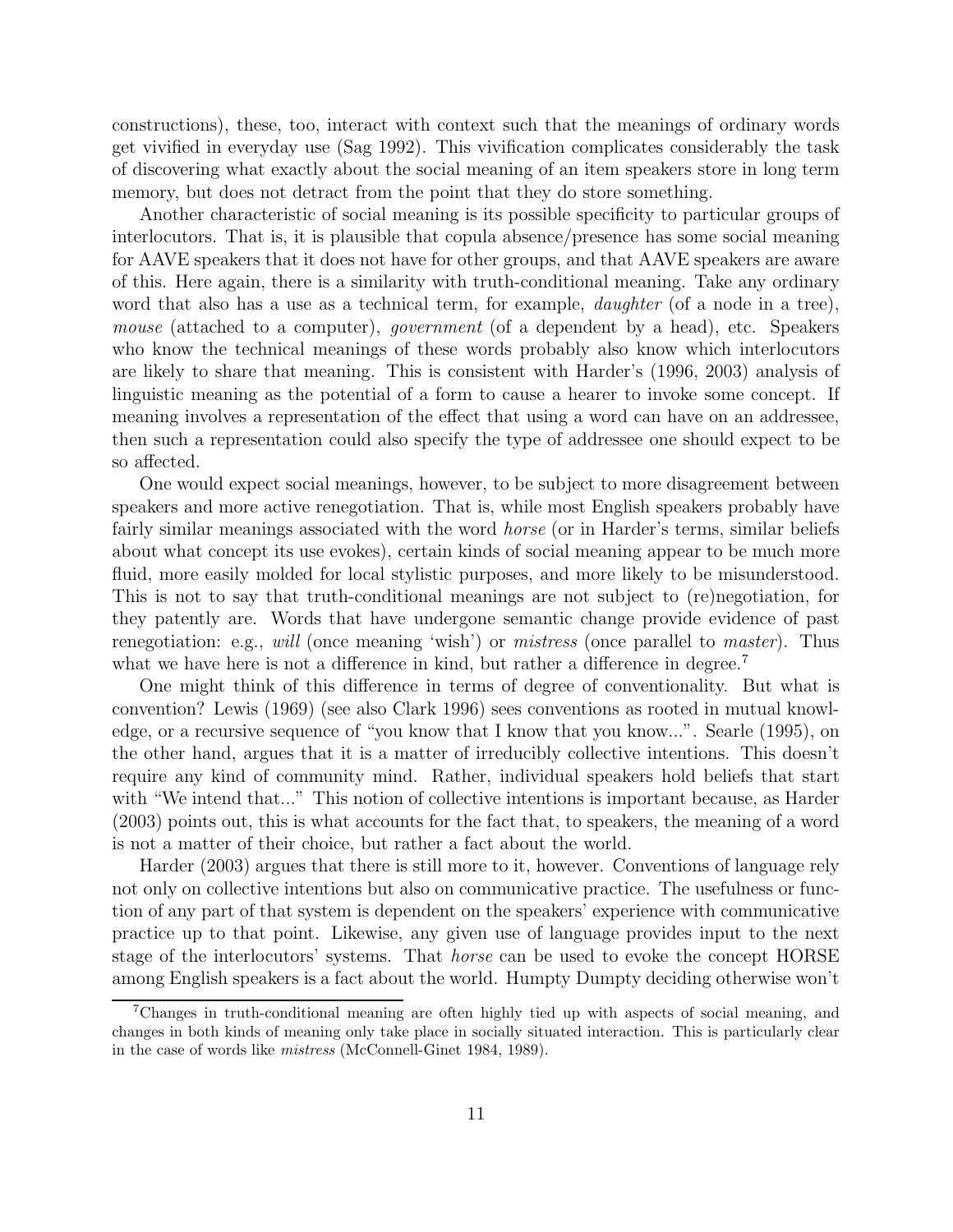change that. However, Humpty Dumpty could try to disrupt or change the feedback cycle by consistently using horse to refer to something else. This doesn't guarantee a change, but could lead to one if Humpty Dumpty has the right social status, etc.

So how does this apply to the difference in malleability between social and truth-conditional meaning? One thing to note is that it is possible for speakers from different English-speaking communities to have a conversation in which the truth-conditional semantics functions as intended without understanding all of the social meaning that may have also been expressed. For example, we expect the broader English speaking community to share a meaning for e.g., turn right, but not the social meaning of variable vowel pronunciations. Where might this expectation come from? I think in this regard one cannot ignore the influence of language standardization—schooling, dictionaries, widely available written sources—in shaping those expectations. But there may well be more to it, in particular, the kind of concepts that the different kinds of meaning refer to. Why should Belten High students (Eckert 1989, 2000) expect an outsider to understand the social meaning of (ay) raising, if that social meaning for them is based in a shared social landscape populated by individuals like Judy (the burned-out burnout, the social icon) whom the outsider doesn't know? On the other hand, I can expect any adult to be familiar with the notion of turning right.

The in-between cases also fall into line here. Politeness is a kind of social meaning that I expect most adult speakers to know about, and indeed Brown and Levinson (1987) are able to isolate universal aspects of politeness systems. I would suspect, then, that associations between form and politeness-based social meaning would remain constant across larger groups of speakers than other kinds of social meaning. Similarly, I don't expect all adult speakers to be familiar with the concept evoked by c-command, and technical terms have currency only in smaller communities of use.

#### 2.5 Summary

This section has briefly reviewed the arguments that the relationship between social structure and linguistic variation is best treated in terms of linguistic variables whose meanings are co-constructed with local and global social categories by speakers and listeners. I then argued that social meanings can attach to both individual instances of linguistic variables as well as to patterns of use of collections of variables, and further suggested that social meaning can be sensitive to non-categorical (soft, frequentistic) linguistic constraints on the use of variables. I then suggested that social meanings, like truth-conditional meanings, boil down to expectations about the reaction of others to certain linguistic forms, and these expectations are grounded in actual practice and individual speakers' experience with that practice. Social meanings stored in speakers' long-term memory are somewhat abstract or underspecified and can get vivified differently depending on the situation of use. The social meaning recorded for a given item can be relativized to different types of addressee. In these two respects, social meanings differ from truth-conditional meanings only in degree: social meanings may be more fluid and more subject to vivification than truth-conditional meanings. However, it might well be that there is no clear distinction between social and truth-conditional meanings along these dimensions but that rather they merge into each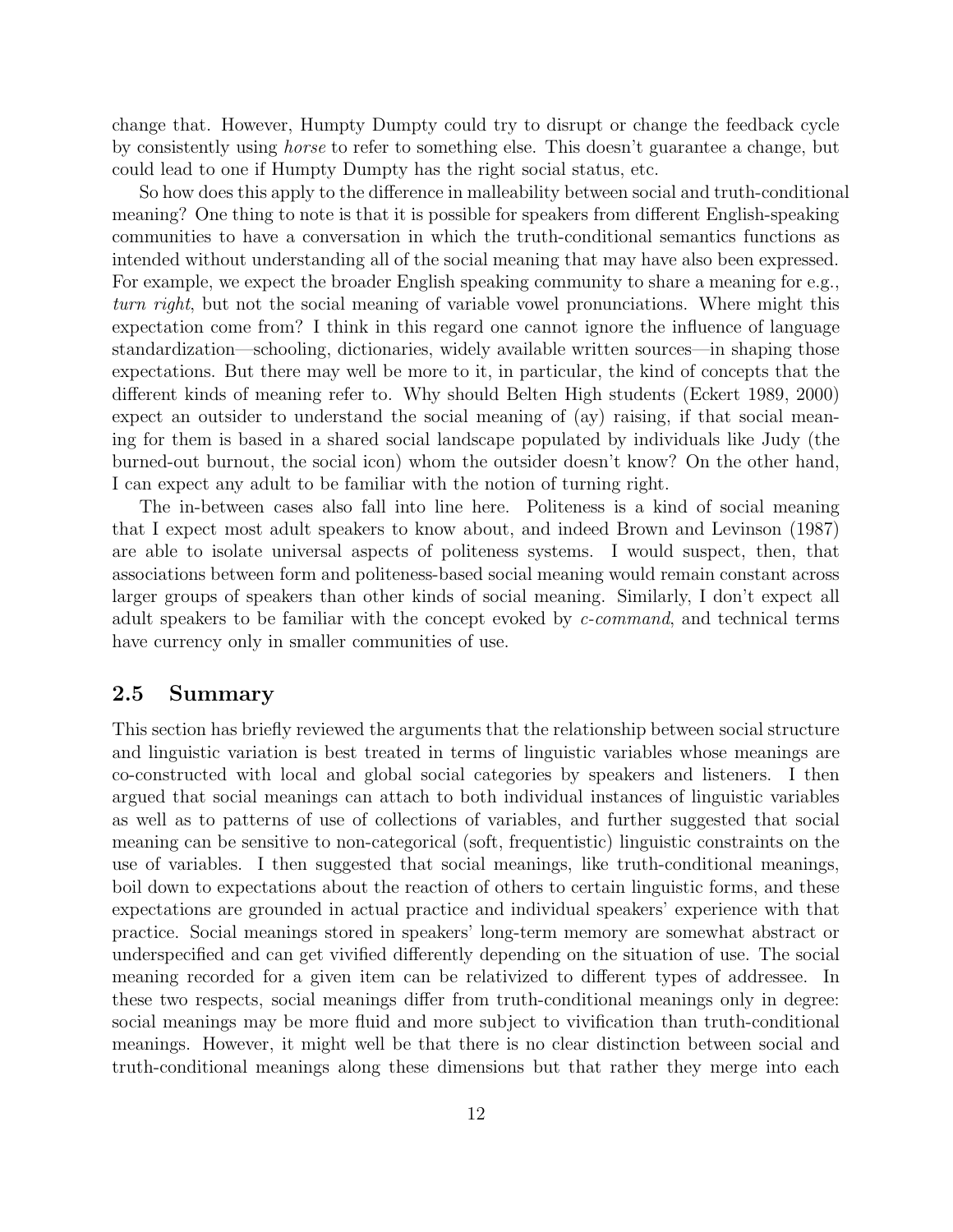other.

With this background, we now turn to the question of what a linguist's grammar is supposed to model.

### 3 What grammar is a model of

At a sufficient level of abstraction, competence theories of syntax as well as sociolinguistic theory concern themselves with the same object of study: human language. In practice, however, theoretical work in these two subfields of linguistics is not usually integrated. I believe, however, that such an integrated theory would provide superior models of language, able to account for a broader range of data. My goal in this paper is to sketch the constraints on a theory of grammar (competence) that could form a part of a social theory of language, such as that described by Eckert:

It is impossible for a social theory of language to view langue as a pre-existing convention, for a social theory of language must be about the process of conventionalization. By the same token, it is impossible for a social theory of language to view the individual speaker's competence as a simple internalization of convention. Convention and individual competence are mutually produced and reproduced in practice, thus linguistic practice is not simply the consensual use of a common system. Convention is not a thing but a process, and the possibility of convention resides in speakers' ability to hypothesize about others' behavior and to take interpretable action, along with a commitment to doing so within a particular social unit. Our speaker, or speaking subject, can not be a clone but must be an agent in a process of convention-making. (Eckert 2000:45)

In §4 below, I suggest that such a model would need to include information usually considered to be either extragammatical or superfluous by syntactic theory: social meaning, prefabricated 'chunks' of linguistic structure and some reflection of probabilistic (or frequentistic) aspects of speakers' experience with language. In §5-6, I reflect on how we define linguistic competence as an object of study, and argue that the traditional boundaries are arbitrarily drawn and thus should be reexamined. In this section, I ground that discussion with some general reflections on what a linguist's grammar is a model of. There are two dimensions of possibility: First, a grammar may model the language of a community or the language of an individual. Second, within models of the language of the individual, one may distinguish 'intensional' models that are meant to reflect the actual internalized knowledge of the individual and 'extensional' models that attempt only to generate the set of form/meaning pairs that the individual would accept. The next two subsections treat each of these dimensions in turn.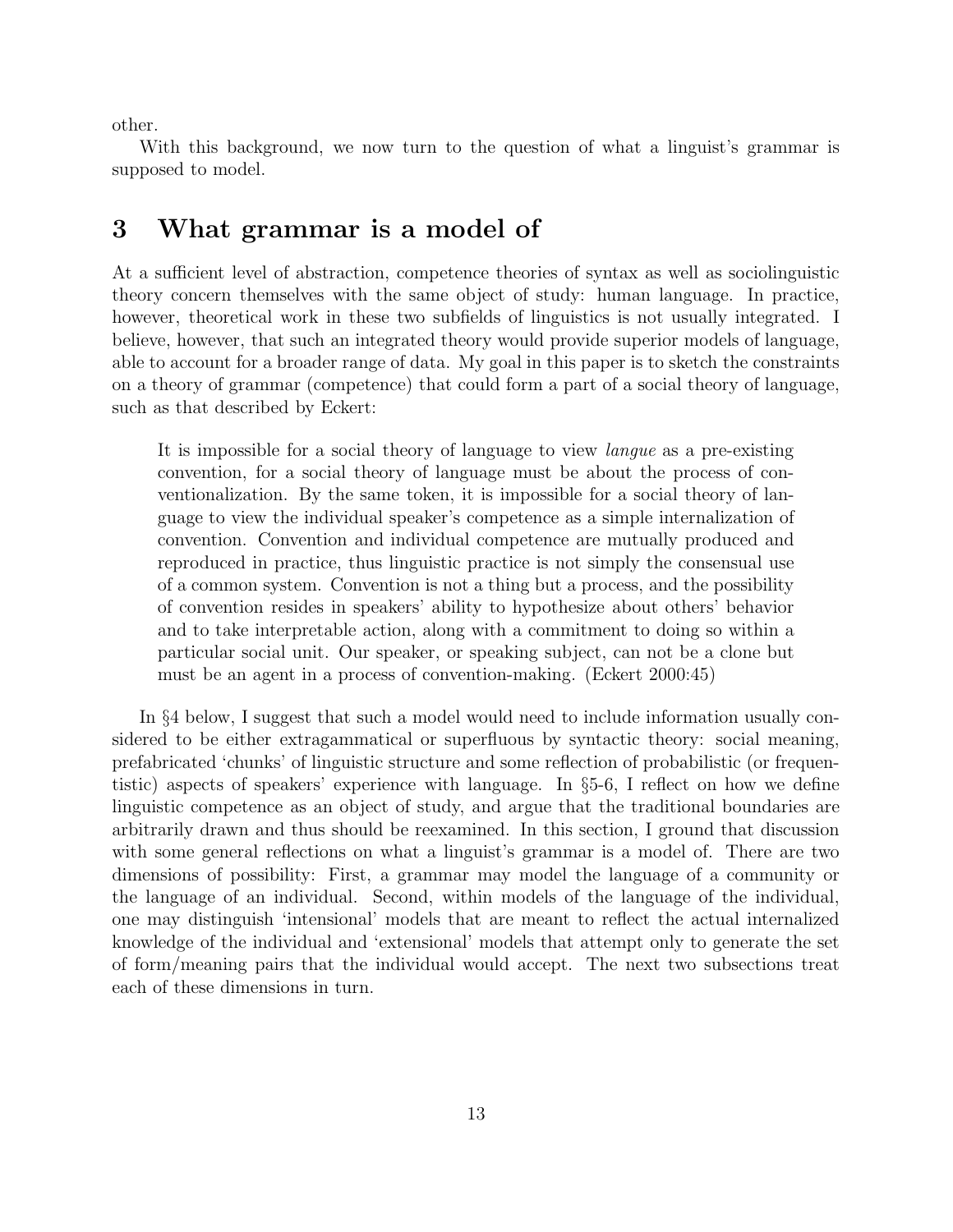#### 3.1 Community grammar v. individual grammar

Weinreich, Labov and Herzog (1968) argue that the structure in variation is only apparent when the language of the whole community is studied. What looks random and meaningless at the level of the individual speaker, according to them, becomes part of a pattern when that speaker is considered with the other speakers in his/her community. Thus the variable rules that they present are cast as rules of community grammar—partial descriptions of the language of a community.

Chomsky (1986) takes a radically opposed position, arguing that only grammars as theories of the internalized language of individuals (I-language) can have sound scientific basis. A grammar that generates the set of sentences in a language is a theory of that language. But how is a linguist to find out what the relevant set of sentences for a whole community (E-language) is? Chomsky concludes that linguists should be concerned with the language of individuals, since these systems at least are well-defined:

Theories of E-language, if sensible at all, have some different and more obscure status [than theories of I-language] because there is no corresponding thing in the world. (1986:27)

The thing-in-the-world that corresponds to a theory of I-language is an individual's internalized knowledge of the language. That is, the underlying system behind the patterns of grammaticality is the individual's own cognitive state. There is no cognitive state that contains an underlying system for the language of the whole community, no community mind for the community grammar to be an aspect of.

Part of the issue here is that Chomsky and Weinreich et al. differ in more than where they take the structure of language to reside. Chomsky defines language in terms of grammaticality, and studies the patterns of grammaticality across different forms. Weinreich et al. are studying differences in form that do not affect grammaticality, and are investigating how the patterns of use of the variant forms articulate with the structure of society. Thus what looks ill-defined to Chomsky from the point of view of patterns of grammaticality is the only way to study what Weinreich et al. are interested in.

Those of us concerned with sociolinguistic variation could retreat to the position that it is possible to study the language of a community, and to posit a grammar of that language, as long as that grammar is not construed as a model of linguistic competence. But this is not satisfactory. I argue, instead, that it is possible to develop a theory of language (and linguistic competence) that is both social and cognitivist: The thing in the world that corresponds to community grammar is individuals' (imperfect) understanding of how other people speak. In this case, it doesn't really matter that speech communities are vague or ill-defined. Every speaker has some well-defined (although ever changing) set of linguistic and social experiences. From these experiences, speakers build their imperfect models of the speech of other people in their social landscape. Through the process of iconization (Irvine and Gal 2000) forms or patterns of usage become (for the speaker) iconic of types of people, personality characteristics, stances, etc., analyzing or abstracting over both the linguistic and the social aspects of their experience.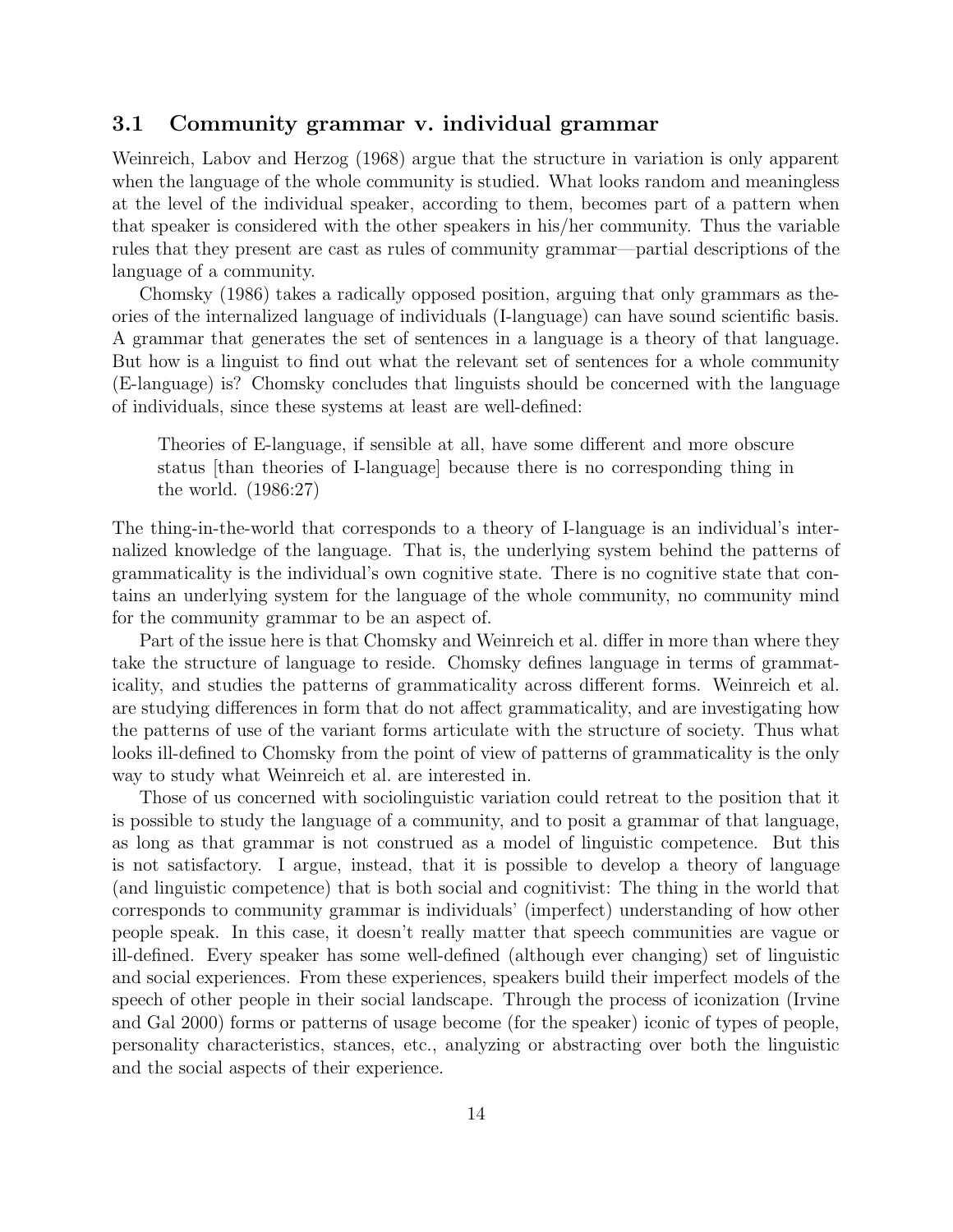#### 3.2 Linguistic competence and psychological reality

In the preceding discussion, I have contrasted Chomsky's and Weinreich et al.'s positions along the community/individual dimension. Chomsky also takes a strongly cognitivist view. He recognizes that one and the same set of sentences can be described by multiple distinct grammars, and posits that a grammar generating the right set of sentences would nonetheless be wrong if it is not the same grammar as the one internalized by the speaker under study (1986:23). I will refer to models who's goal is to describe the set of sentences as 'extensional' and to those that additionally make claims of psychological reality as 'intensional'.

Wasow (1978) and Soames (1984) argue that the methodology of generative grammar can only provide evidence for extensional models. If linguists draw their evidence solely from the set of sentences accepted (grammaticality judgments), then grammars written on the basis of that evidence can only be equivalent in extension to actual internalized grammars of real speakers. While the extensional properties of the language being described constrain the space of possible grammars which model it, it is clear from the myriad competing syntactic frameworks available today that this type of data alone does not allow us to definitely settle on one particular model. Any similarity between linguists' grammars built on this kind of evidence and actual internalized grammars is a matter of chance.

However, cognitivist models are by definition intensional, and any theory of grammar that seeks to draw explanatory force from other aspects of human cognition (language acquisition, interfaces to PF and LF, etc.) is committed to modeling actual human knowledge of language rather than an arbitrary system which is equivalent at some level. In this connection, Bresnan (1978), Pollard and Sag (1994), and Sag et al. (2003) (among others) argue for 'performanceplausible' models of competence grammar, that are meant to be directly embeddable in models of linguistic performance. In such models, psycholinguistic results can inform the design of both the overall architecture and individual linguistic analyses.

I would like to suggest that the cognitivist stance requires questioning the traditional boundaries of competence grammar, which appear to have become set through historical accident: Chomsky (1955) applied the notion, developed by himself and others in Formal Language Theory, of language as a set of sentences and laid out a research program of building grammars that generate the appropriate strings.<sup>8</sup> In this early work, the cognitivist position is not evident. Unconcerned with issues of linguistic knowledge, Chomsky is free to define the object of study in whatever way is convenient. Theories of linguistic competence, including the performance-plausible competence models, inherited this definition of the object modeled by a grammar. However, theories concerned with actual speakers' knowledge of language do not have the freedom to arbitrarily define the object of study.

#### 3.3 Summary

Syntacticians have typically been concerned with modeling grammaticality judgments. This leads naturally to a view of grammar as only including that which affects grammaticality,

<sup>8</sup>See Pullum and Scholtz 2005 for a brief history of how Chomsky developed his notion of formal grammar on the basis of Post's (1944) production systems for logical proofs.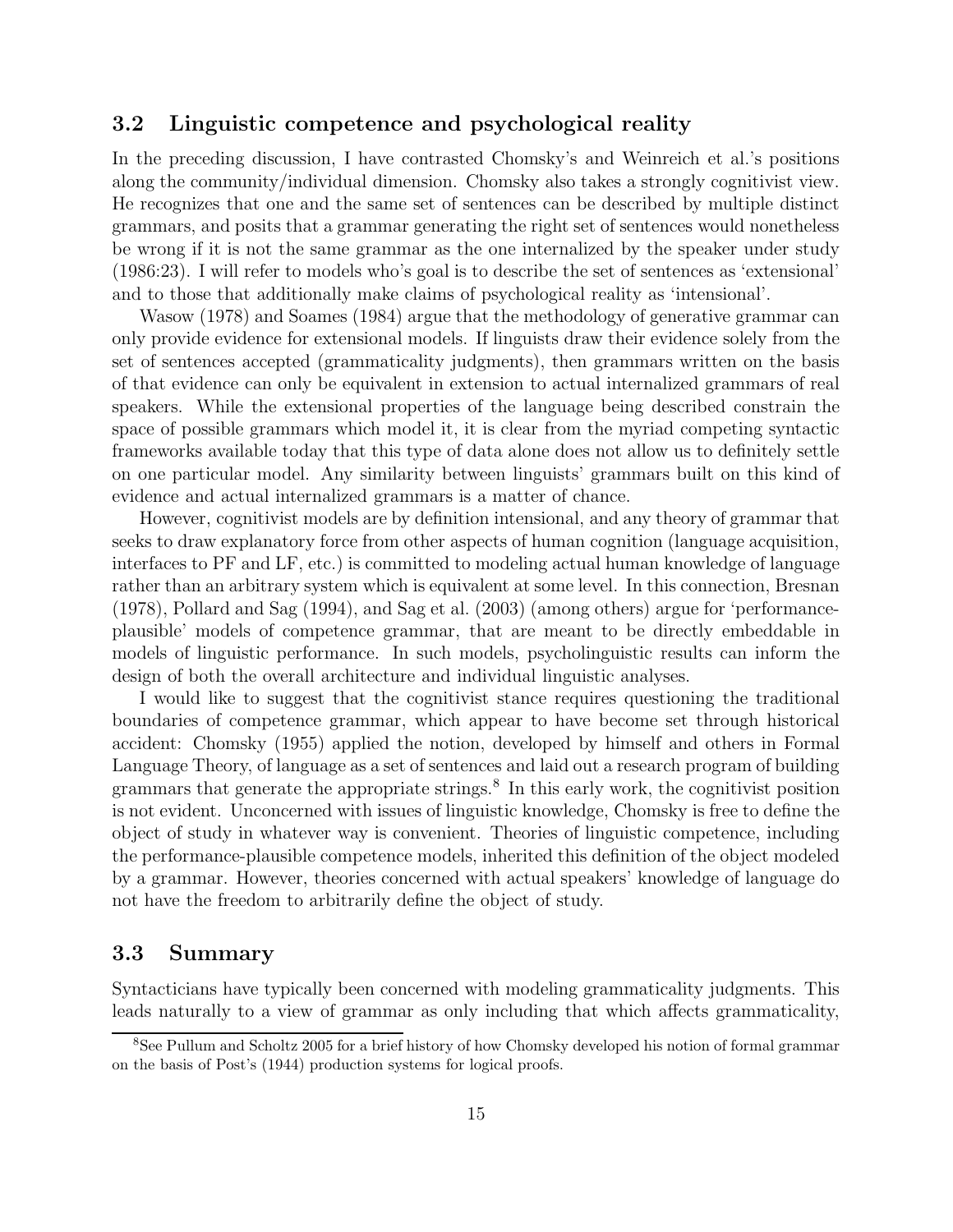a view which is typically supported on grounds of economy or simplicity. But as Langacker (1987:41) points out, comparing the economy of two competing models presupposes that they account for the same range of facts. Sociolinguistic work over the past four decades has shown that native speakers' competence (writ broad) underlies not only the production and comprehension of novel utterances but also the manipulation of linguistic variables in ways which are both sensitive to social and linguistic constraints on the distribution of those variables and creative, performing moment by moment stances, styles, and personae. I see this as a challenge to competence models: can we extend our models to account for this broader range of data? There seem to be two general ways of doing so. The first is to add a second 'module' (Culy's (1996) "user's manual", see also Zwicky 1999) which interprets structures generated by an ordinary competence grammar in terms of social meaning. The second is to integrate the information into a single component. Such models could be compared to each other on grounds of overall economy, and also (potentially) with suitable psycholinguistic experiments. In the following section, I describe the ways in which a particular type of competence model could be extended to create an integrated model. §5 presents additional arguments supporting each of the extensions in §4.

### 4 Overview of the model

The experimental results reported in Bender 2005 and summarized in §2.3 above are but one more type of data showing that human language processing involves tightly integrated access to both standard grammatical information and other linguistic knowledge which does not bear directly on either distributional generalizations (grammaticality) or the construction of truth-conditional meaning from lexical items and their arrangement (semantic compositionality). In this section, I consider what could be added to a competence model to account for these results. In the remaining two sections, I review other arguments for including the various additional information within the purview of 'grammar' and then explore some heuristics for defining the boundaries of competence grammar.

#### 4.1 Tentative formalization

Modeling social meaning associated with a linguistic form is straightforward in a sign-based framework such as HPSG (Head-Driven Phrase Structure Grammar, Pollard and Sag 1994). In HPSG (and similar frameworks), the grammar is a system of signs, which pair form (phonological, morphological, and syntactic information) with meaning. These signs include lexical items (pairing stems with lexical meanings), lexical rules (producing inflected forms with appropriate meanings) and phrase structure rules or constructions (which combine the meanings of their constituents into meanings for the whole phrase). In such a framework, there would seem to be no reason not to include social meaning along with 'ordinary' semantics and pragmatics. Furthermore, such social meaning could attach (in principle) to any kind of sign: lexical item, lexical rule, or phrase structure rule. As noted above, it is nontrivial to say the least to determine the (core) social meaning of any given form, but were we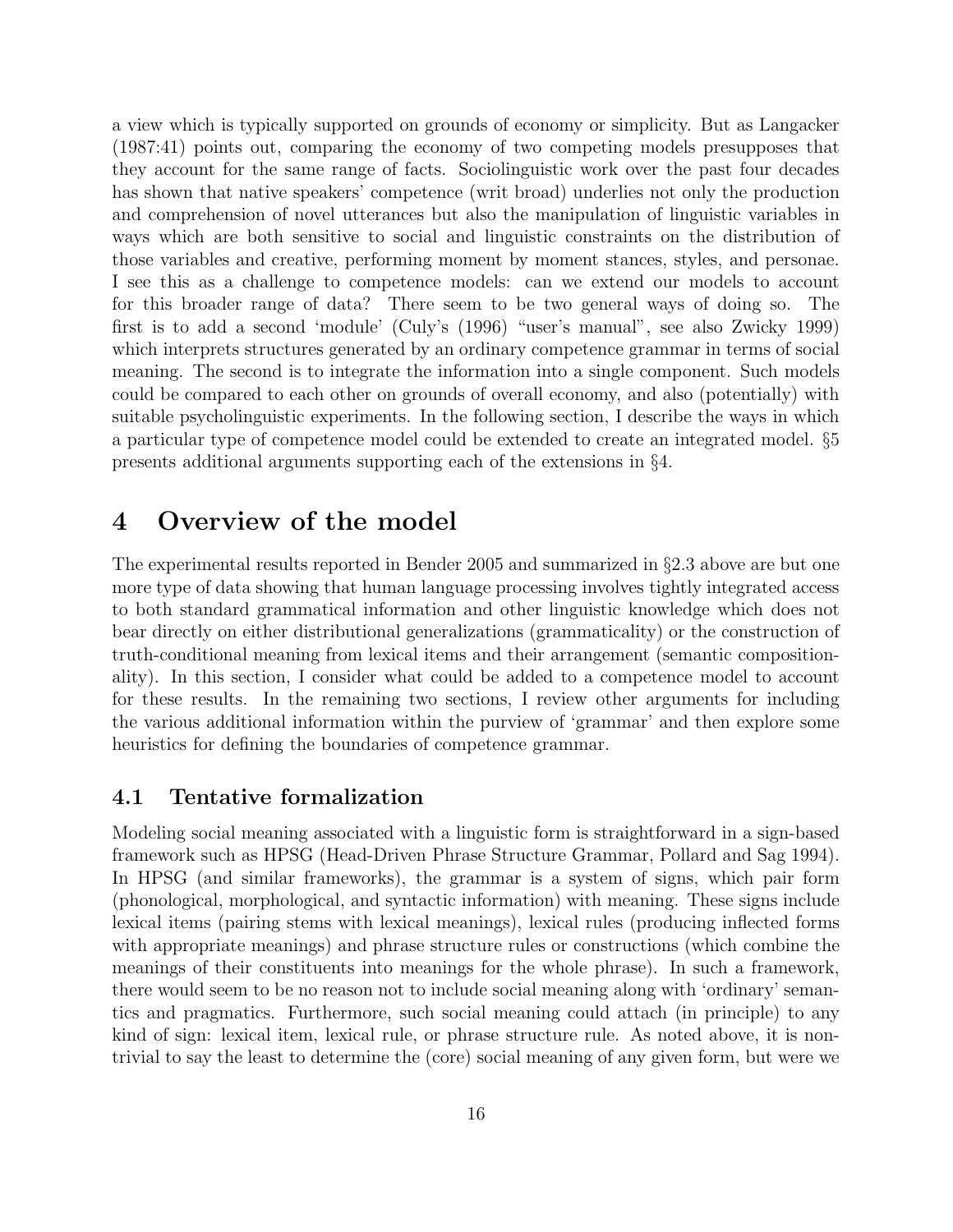to do so, sign-based frameworks provide appropriate loci in which to store the information.

To model the effect of the syntactic environment on the social meaning, however, we need to make two further extensions. The first involves including prefabricated chunks or overspecified types, that is, pieces of linguistic structure that can be calculated on the basis of other information in the grammar. The second is frequentistic or probabilistic information.

As shown in Bender 2001 (Chapter 3), the syntactic distribution of the empty copula is best handled in terms of a phonologically null lexical item. In addition, if the distributional facts were all we needed to account for, the most parsimonious analysis of the copula (silent or pronounced) in AAVE, as in other varieties of English, posits one lexical entry that can take complements of a variety of syntactic categories. AAVE differs from other varieties in having an additional possible inflected form of the copula with a null pronunciation.

However, the social meaning facts discussed here suggest that speakers store information about the null copula separately from the overt forms, and furthermore about the cooccurrence of copula forms with different syntactic categories of complement. This suggests that their working grammatical knowledge includes not just the supertype general lexical entry in Figure 2 and inflectional rules such as the one in Figure 3, but also additional pre-compiled instances of the inflectional rule such as those in Figure 4. Each of these is described in turn below.

The lexical entry in Figure 2 shows the constraints which describe copular be. As encoded in its argument structure feature (ARG-ST), copular be requires two arguments. The second argument is a predicative phrase which is still seeking a subject (as encoded in its nonempty subjection. The first is a sign (word or phrase) which is identified with the missing subject of the predicative phrase (notated with the tag  $\Box$ ). This has the effect of making be 'adopt' for its subject the requirements placed on the subject of the predicative phrase. This type inherits various information from supertypes (e.g., be-lxm and above that *aux-verb* $km$ , including the part-of-speech verb, the auxiliary properties, the mapping of its ARG-ST elements to the subj and COMPS lists, and phonological information.

$$
\begin{bmatrix} copula-be-lexeme \\ & \\ \text{ARG-ST} \left\langle \underline{\Box}, \begin{bmatrix} & & \\ \text{LOCAL} & \text{CAT} & \text{SUBJ} & \left\langle \underline{\Box} \right\rangle & + \end{bmatrix} \end{bmatrix} \right\rangle \end{bmatrix}
$$

Figure 2: General lexical entry for the AAVE copula (subtype of  $be-lxm$ )

Organizing the lexeme types into a hierarchy such that  $be-lxm$  subsumes *copula-be-lxm* as well as existential-be-lxm, cleft-be-lxm and others, also allows us to write a lexical rule for the silent form which captures that fact that it is allowable across all of those different uses of be. This lexical rule is shown in Figure 3. This lexical rule maps its input (the DAUGHTER value) to an output which differs from the input as specified: (i) The phon value is the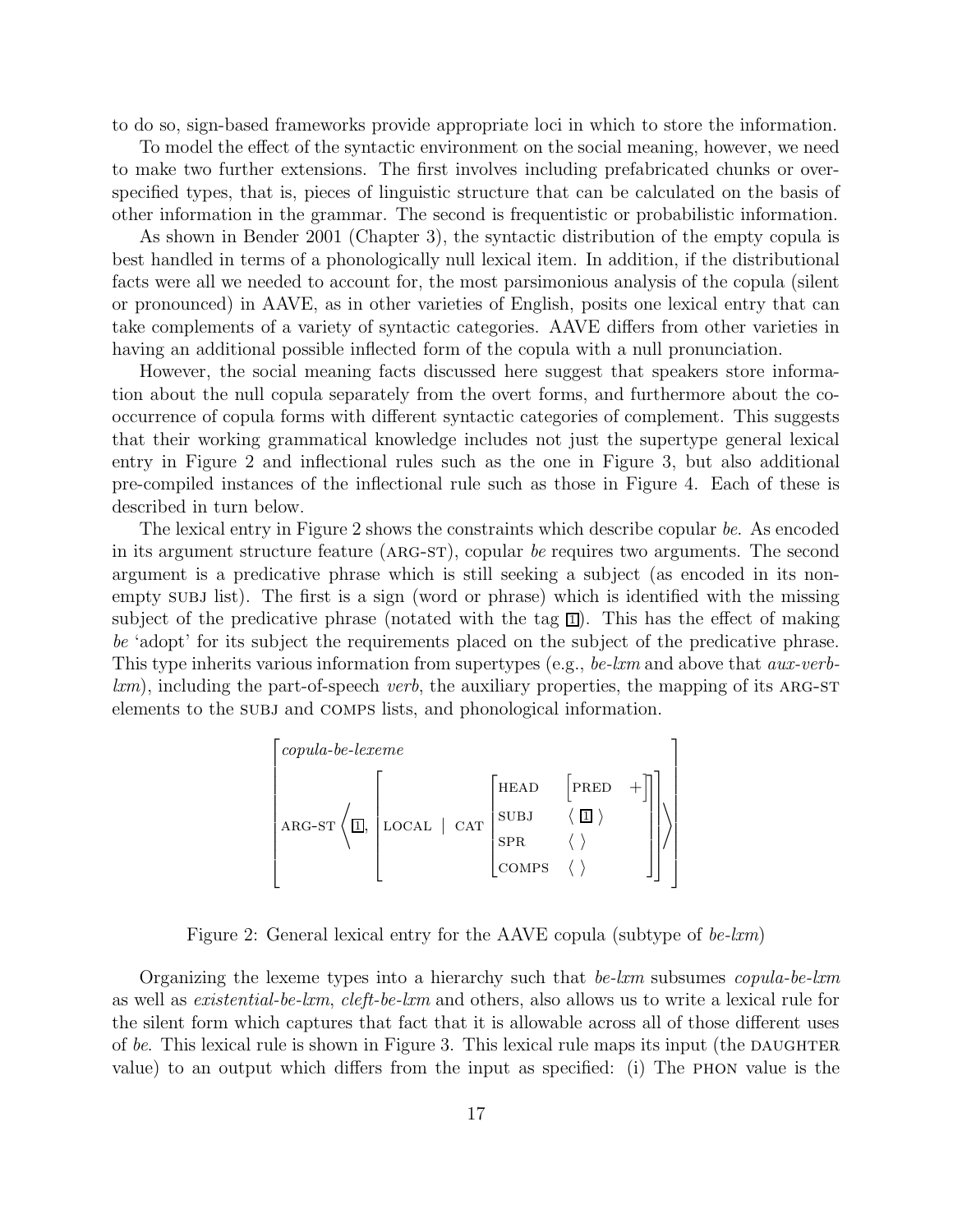empty list, indicating the 'silent' pronunciation. (ii) The form is constrained to be finite and non-inverted (accounting for various constraints on the distribution of silent be). (iii) The subject may not be first person singular. (iv) The complement may only be elided if something (i.e., not) is left behind.<sup>9</sup> (v) Finally and most importantly here, the rule carries some representation of the social value in its context ( $CTXT$ ) feature. In Figure 3 this is glossed as 'not educated', but this is merely meant to stand in for whatever the actual social meaning of silent be might turn out to be. Note that the lexical rules producing overt forms of the copula will also carry (presumably contrasting, if not directly so) social meaning as well.



Figure 3: Silent be inflectional type (Note that 'not educated' is meant to stand in for whatever representation of the actual social meaning turns out to be appropriate.)

The lexical entry in Figure 2, the lexical rule in Figure 3, and similar lexical rules for producing the overt forms of the copula are enough to capture both the basic (non-statistical, categorical) distributional facts about AAVE copula absence. In order to capture the effect of non-categorical constraints modulating the social meaning of each variant, however, more is needed. One way to handle this is to posit 'overspecified' types in the grammar, which combine information from the lexical entry and the lexical rule, but then add additional constraints. These 'overspecified' types won't change the generative capacity of the grammar (the strings it accepts as grammatical). Rather, they provide a locus to which to attach the information about the dependency of social value on grammatical context/the frequency of the silent copula with NP complements. An example is given in Figure 4 where the DAUGHTER of the lexical rule is instantiated as  $copula-be-lxm$  and the predicative complement is further constrained to be an NP. 10

<sup>9</sup>For an explication of the details of this analysis, see Bender 2001, Chapter 3.

<sup>&</sup>lt;sup>10</sup>In principle, the dependency between syntactic context and social meaning could be handled by making the frequency value and/or some aspect of the social value a function of the part of speech of the complement. The precompiled instance approach appears preferable in that it is consistent with other work examining the possibility of linguistic prefabs, as discussed below.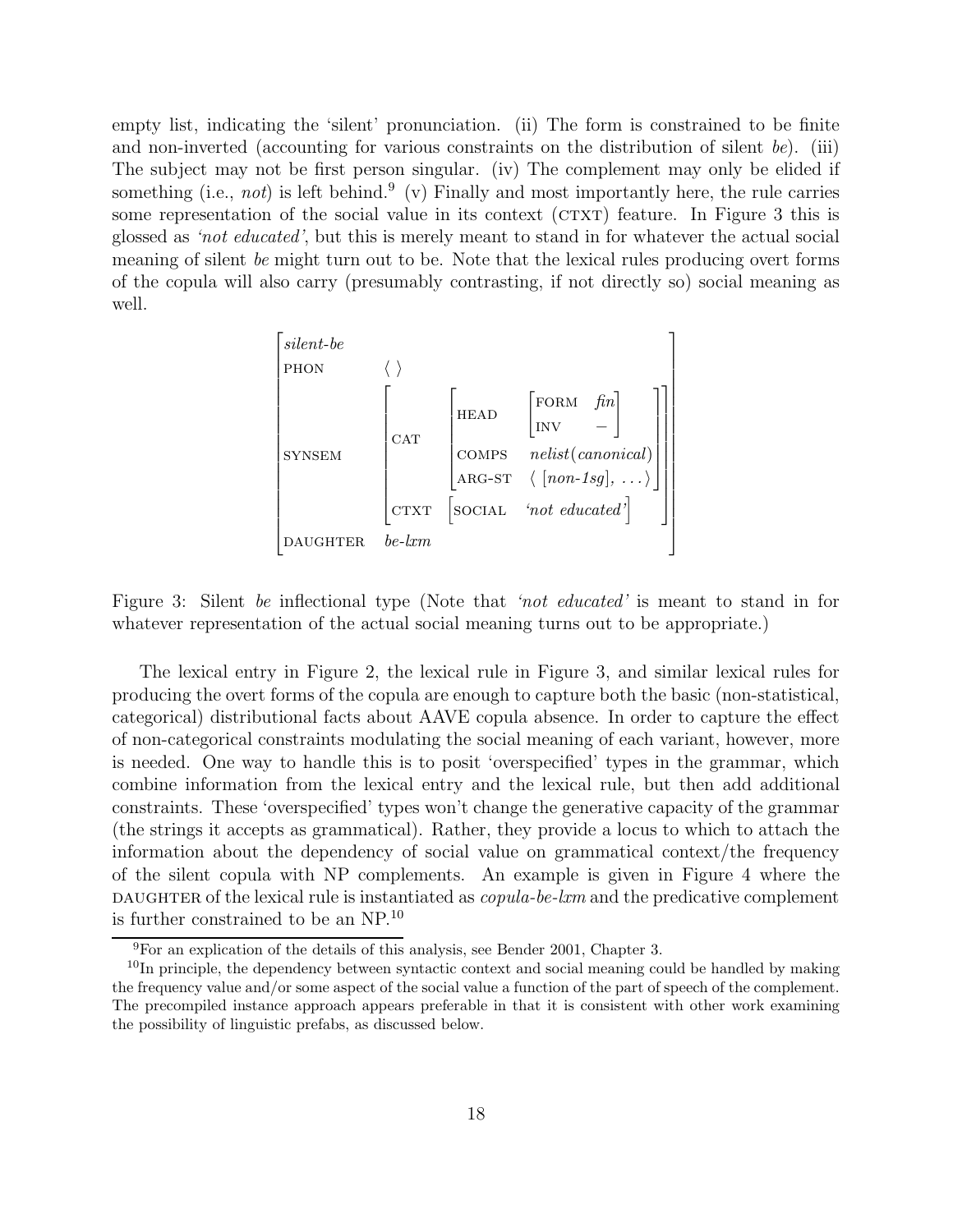

Figure 4: Example precompiled instance

#### 4.2 Probabilities in grammar

The preceding discussion has sketched how the grammar could include the appropriate grammatical units for both social meaning and probabilities to attach to. The next step is to describe how the probabilities can be involved in modeling the modulation of social meaning according to context. There are at least three ways that probabilities have been included in linguistic models. The first is models (e.g., Kemmer and Israel 1994) which claim that people themselves are behaving probabilistically. That is, on these models, human linguistic performance involves choosing among competing alternants randomly, but according to the probability of occurrence of each alternant. The second type of model does not ascribe probabilistic behavior to human speakers, but includes probabilities in the model to stand in for various factors which are not yet well-enough understood to be included directly in a (deterministic) model of language production. This type of model does not ascribe probabilistic knowledge to speakers. Finally, the third type of model (e.g., Jurafsky 1996) has speakers using probabilistic (or frequentistic) knowledge to choose the most probable among competing alternatives (such as alternative parses/interpretations of a string or alternative realizations of a communicative message). In this case, speakers do have probabilistic knowledge, but they use it in a deterministic fashion.

Models of the first type would seem to be incompatible with evidence that individual instances of a linguistic variable are meaningful. If all a speaker can set is the probability with which s/he will produce a given variant, then listeners can only ascribe meaning to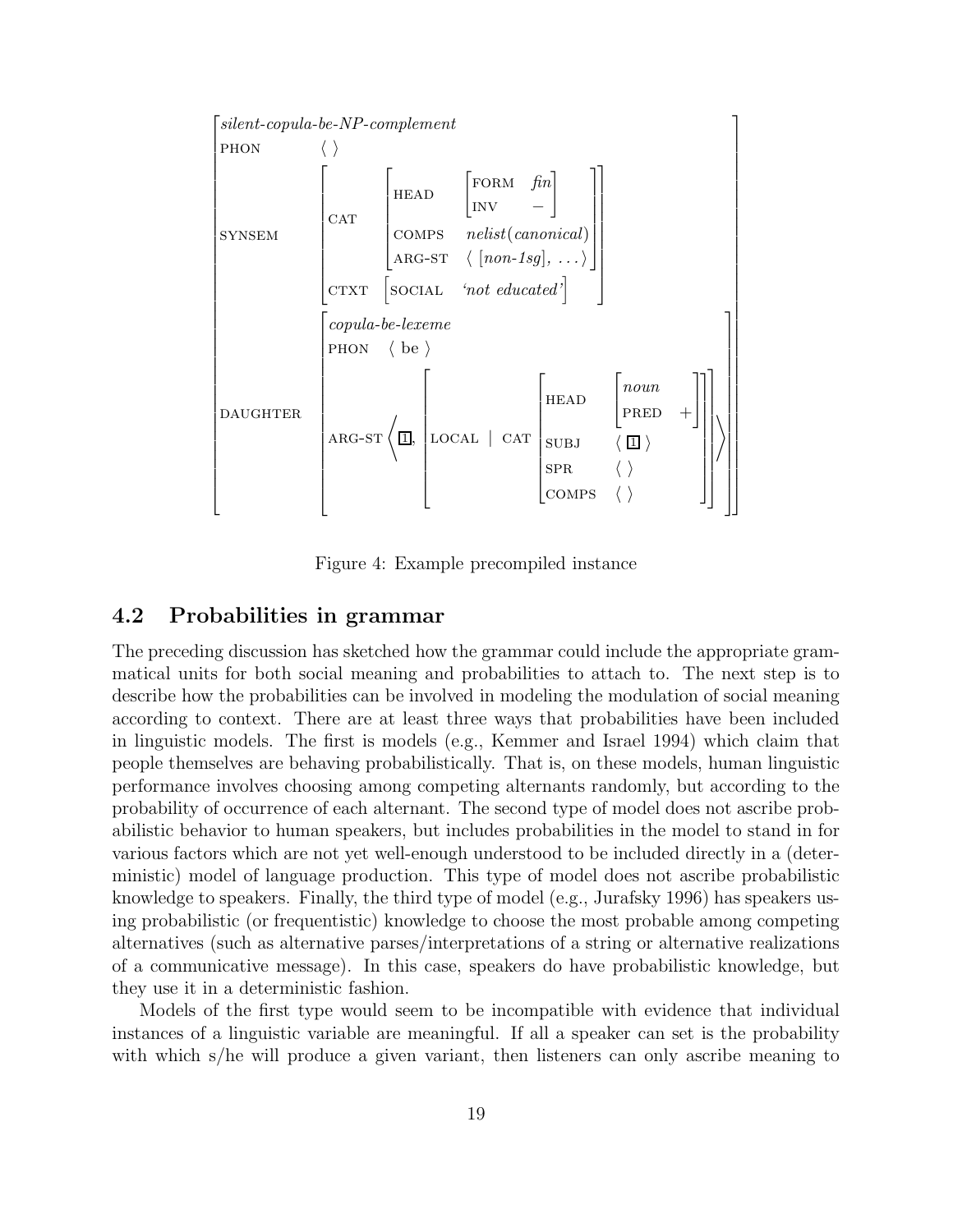the overall pattern of use. Models of the second type would seem to be incompatible with psycholinguistic evidence (discussed below) that speakers do store information about the relative frequencies of different linguistic objects, and use this information in sentence processing. I will therefore adopt the third type of model here, and adapt the type-one model of Kemmer and Israel 1994, to present a sketch of an account of how speakers and hearers can assign social meaning to copula presence/absence differentially depending on its syntactic context.

Kemmer and Israel (1994) present an analysis of grammatical and social constraints on t/d deletion within a usage-based model (Langacker 1987, 1990, 2000). The essential properties of their analysis (for present purposes) are as follows: All common words subject to variable t/d deletion have two representations in speakers' grammars. The existence of many such pairs leads to the abstraction of a general schema of  $t/d$  deletion. However, here we will concentrate on the individual words. In any given pair, say /læs/ and /læst/ for last the more frequent alternant will be more entrenched, that is, have higher resting activation. Both forms compete for selection when the speaker goes to pronounce the word, but the more entrenched form tends to win out, in proportion to how entrenched it is. However, both forms may be associated with information about the social situation, etc. If the characteristics of the social situation 'match' the specification on the less frequent item,<sup>11</sup> then the less frequent item will be promoted with respect to the more frequent item, and vice versa.

I propose to keep the notion that the probability of a form in context is a function not only of its overall frequency but also of its social value and the speaker's intention to express or not express that social value. Rather than having the forms 'compete for selection', speakers choose the most probable form to express their intended meaning, including social meaning. Since the probability of a form depends on its linguistic environment, it will take more to promote a form in a disfavoring environment than otherwise. Listeners know this, so that when they hear a form in a disfavoring environment, they attribute more emphasis to its social value. In this way, stored information about the relative frequency of occurrence of a variant in different environments can give rise to the differential interpretation of the social value of that variant across different environments.

#### 4.3 Summary

In this section I've briefly outlined a model which I believe could account for listeners evaluating the social meaning of instances of linguistic variables differently depending on their syntactic context. There is clearly more to be done to get from this general picture to the details of a working model. Nonetheless, the above remarks suggest that an account of this phenomenon will require three extensions to the type of information usually included in competence grammars: social meaning, overspecified types, and probabilities. All three of these extensions have been suggested before. In the following section, I review arguments

 $11$ Or, more accurately in my opinion, if the speaker wishes to do his/her part in constructing the social situation to match that specification.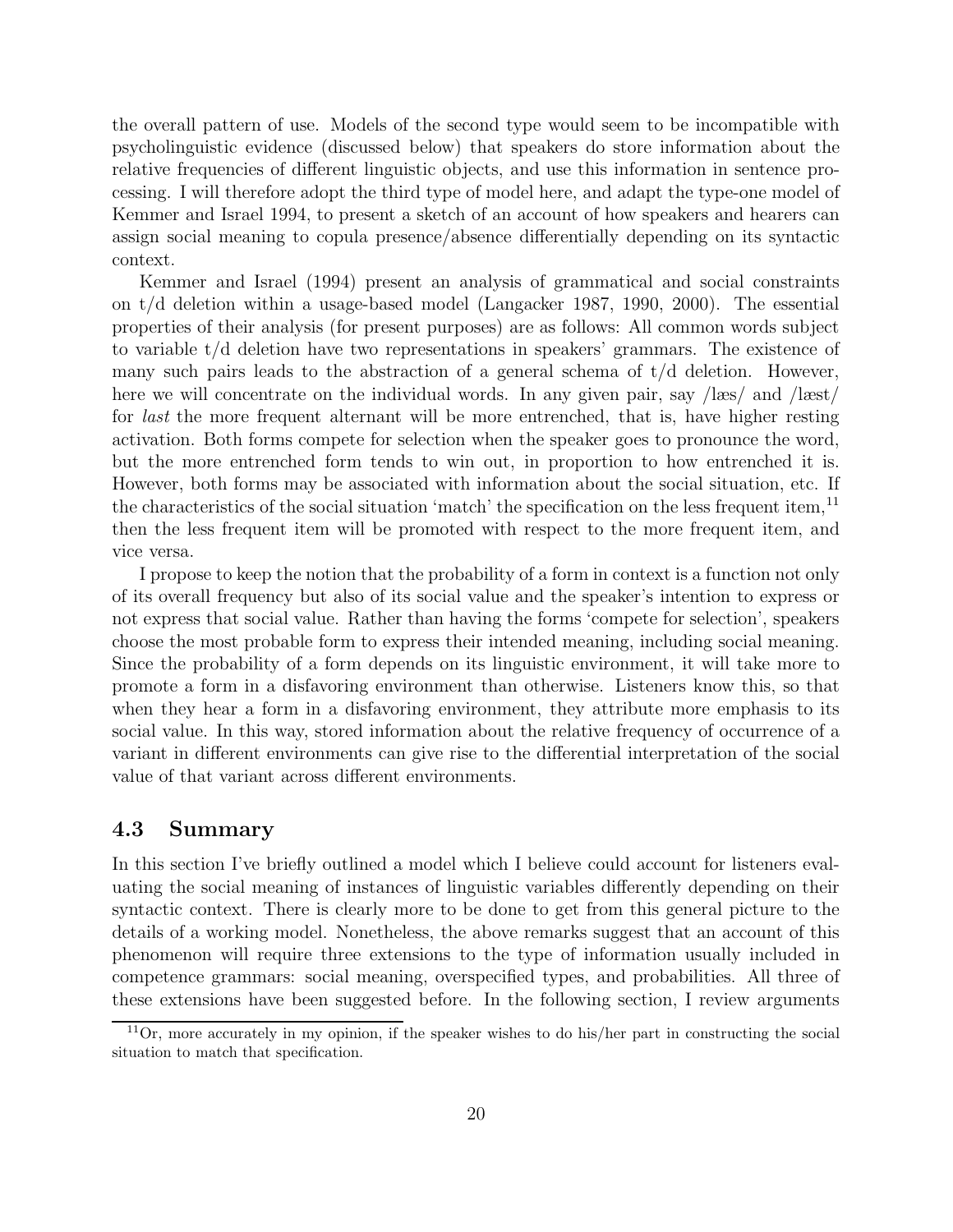for their inclusion in the grammar.

### 5 Arguments for inclusion in the grammar

I suggested above that there are two general ways to extend a competence model in order to capture socially meaningful variation: one is based on separate modules whereas the other is integrated. In this section, I review arguments that each of the three kinds of information proposed above (social meaning, overspecified types and frequency information) are better handled in an integrated model. When I speak of information being 'in the grammar', then, I mean integrated with the rest of the model of linguistic competence.

#### 5.1 Social meaning

The first kind of additional information to consider is social meaning itself. The first argument for including social meaning in the grammar was already mentioned above: There are words that appear to only have social meaning (e.g., please, good-bye, uh-huh) (Hudson 1996:257). Signs are pairings of form and meaning, and the only meaning available here is the social meaning. Exclude it, and the status of these words becomes obscure indeed.

Likewise, certain contrasts in form correspond only to contrasts in social meaning. A clear case of this is verb-form honorifics in Korean and Japanese. On Pollard and Sag's (1994) analysis of Korean referent honorifics, the contrast in form corresponds to a contrast in the presuppositions. That is, a verb with a honorific ending introduces an owe-honor relation into the BACKGROUND. This last is a feature within CONTEXT that, among other things, encodes the presuppositions associated with using a given sign. The manner in which such presuppositions introduced by lexemes combine to give the presuppositions of the sentence remains to be worked out, but as properties of signs, they are a matter of grammar.

I believe that the results of the experiment reported in Bender 2005 suggest that the social meaning of copula absence/presence in AAVE is an entity similar to the social meaning of honorifics in Korean or Japanese. That is, the contrast in form corresponds to a contrast in social meaning. The obvious difference is that, like much truth-conditional meaning, the proper use of honorifics is a matter of formal study in these cultures. In this respect, the meaning of honorifics can be expected to behave more like a truth-conditional meaning in its currency among large groups of people and in its inertia with respect to local renegotiation. However, I conjecture that a corpus study of honorifics in either language would turn up internal constraints that, in turn, interact with the social meaning much like what I found in AAVE.

A second argument comes from the idea that the conventions of language are rooted in communicative practice. Given that social meanings are part of our experience of language, why should we expect them to be stripped away (cf. Langacker 1987:63)? This argument presupposes a view of language acquisition that is at odds with that of Principles and Parameters theory. Rather than seeing language acquisition as a matter of discrete parameter setting in response to triggers in the language learner's experience, the view adopted here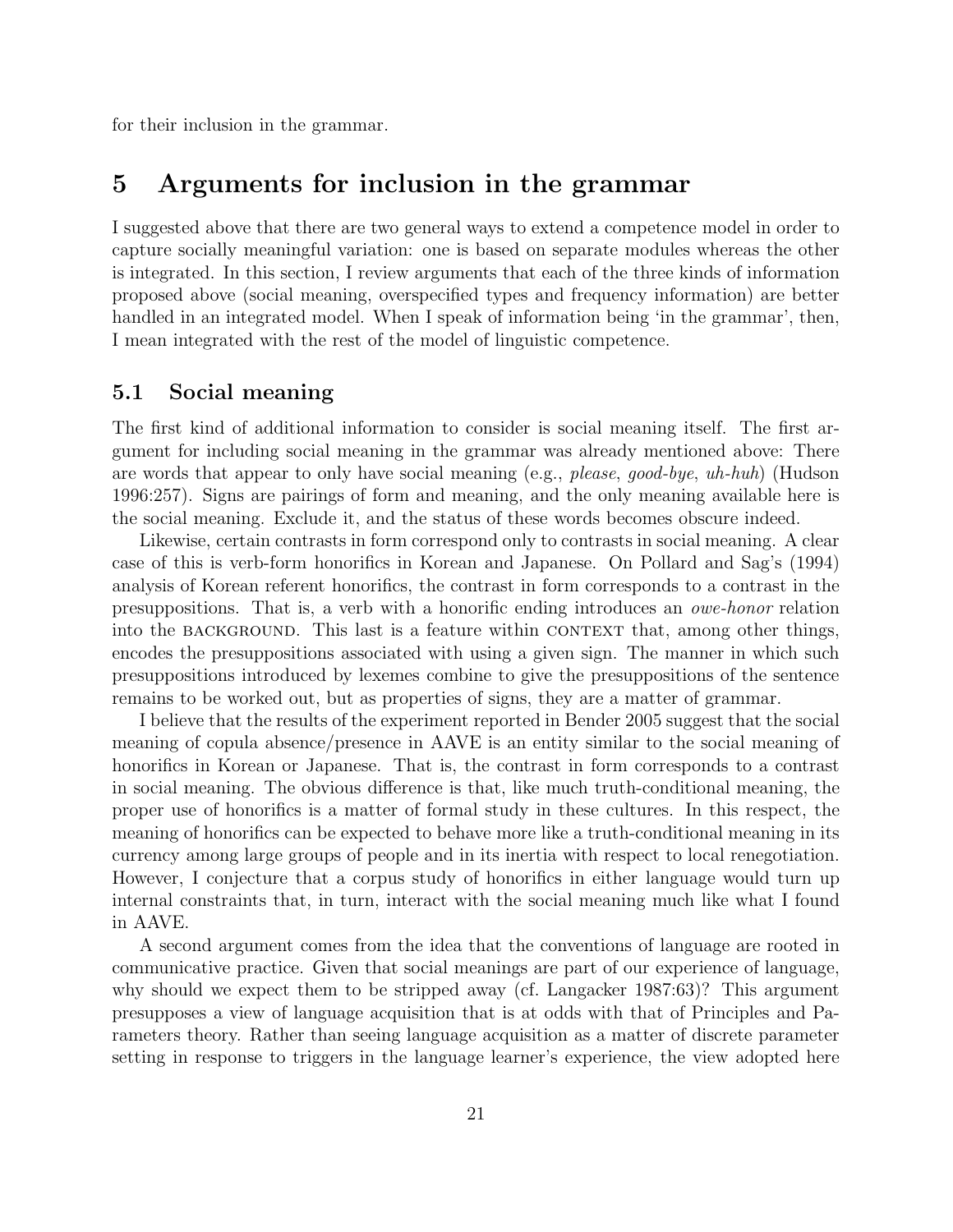emphasizes gradual accumulation of knowledge of language through experience and generalization over that experience. However, regardless of the theory of acquisition of syntax, acquisition of lexical knowledge—detailed and language-specific as it is—must follow more of a gradual accumulation model. Thus this argument should go through at least for social meaning attached to individual lexical items, even if syntax is acquired more discretely.

#### 5.2 Overspecified types

The second extension proposed in §4 was linguistic prefabs or overspecified types. These appear necessary if frequentistic information and/or modulations in social meaning attach to structures larger than the minimal pieces needed in a grammar strictly concerned with grammaticality. The example in the AAVE case study involves precomposed bits of linguistic structure combining a lexical entry, a lexical rule, and some additional constraints (on the part of speech of the resulting word's complement). Here I review and present arguments that these, too, should be integrated with the rest of the competence model.

Most theories of syntax exhibit rich deductive structure, where relatively spare stored units combine to derive relatively elaborate syntactic structures. However, as Henderson (1989), Jurafsky (1996) and others have noted, psychological models tend to view storage as relatively cheap and processing as relatively costly.<sup>12</sup> This suggests an alternative model where speakers store larger building blocks from which to create utterances, as well as generalizations over those building blocks which assist in the creation and interpretation of more novel utterances. Just such a model has been proposed by Langacker (1987, 1990, 2000) as the usage-based model (see also Barlow and Kemmer 2000).

In HPSG terms, the general picture is as illustrated in Figure 5. In this schematic picture, the top part represents the minimal grammar—those types that are required for modeling the bare distributional facts (grammaticality judgments) usually targeted by syntactic analyses. However, the more specified types can also fit into the same hierarchy as further specializations of the existing types. Examples are frequently used phrases like I don't know (discussed more below), the canonical forms of idioms and collocations (see Riehemann 2001), and the complement-specified subtypes of the copula proposed here.

Now, it should be possible in principle to "prune" the hierarchy shown in Figure 5 to produce the minimal grammar. However, since all of the information in this hierarchy is represented in a uniform format, it is difficult to see why speakers would partition their knowledge of language along that pruning line. Thus if speakers can be shown to have knowledge of more specific types, as is predicted by the usage-based model, then there is reason to believe that that knowledge is a matter of grammar. We now turn to two kinds of evidence that speakers have this kind of knowledge: the existence of collocations and distributional facts about the domain of certain linguistic rules.

It would seem that the very existence of collocations is evidence of storage of redundant types in the grammar. Examples include the following:

 $(5)$  avoid x like the plague

<sup>12</sup>See also Bresnan 1978:14.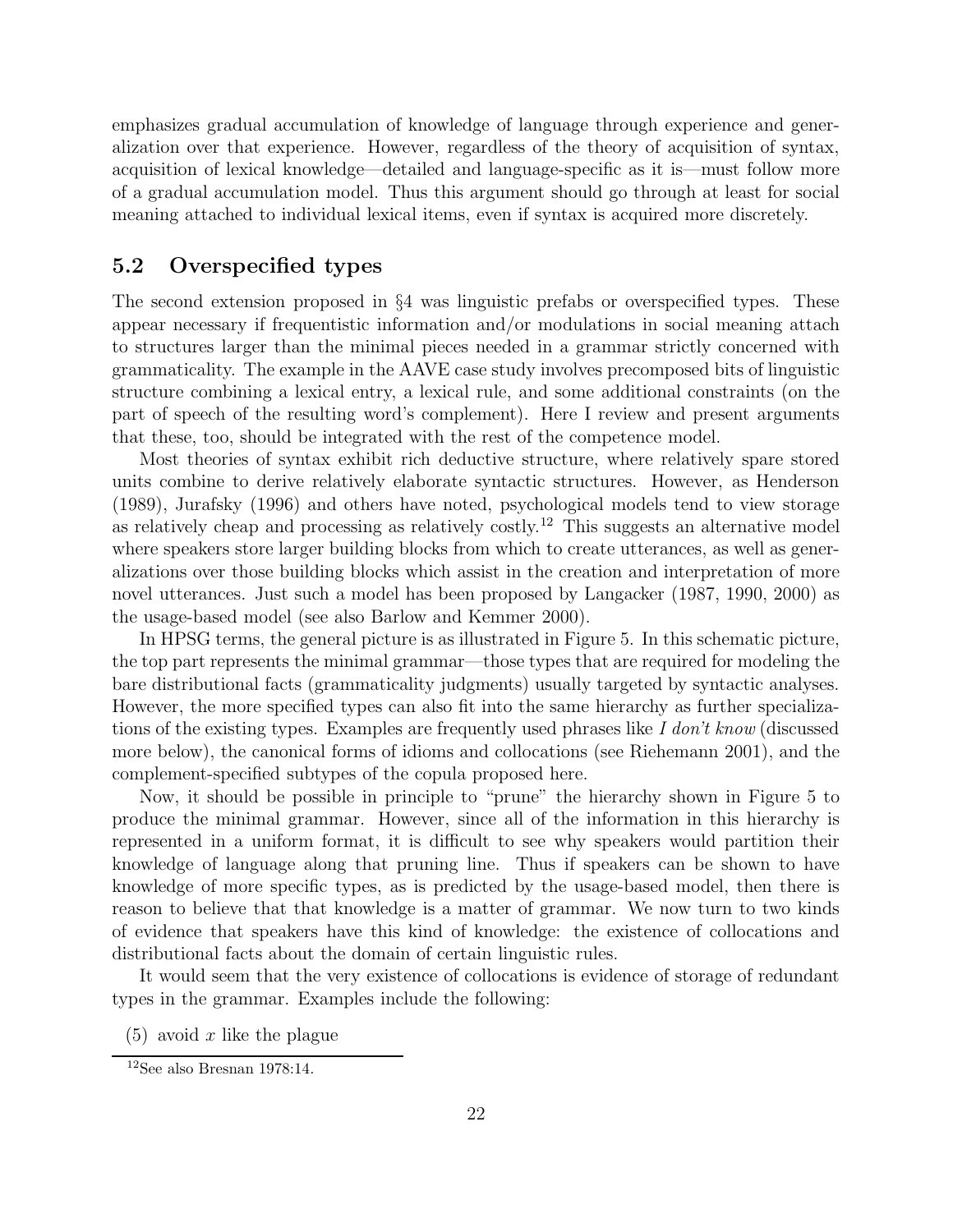

Figure 5: Extended grammar

- (6) everything you always wanted to know about x but were afraid to ask
- (7) get up on the wrong side of the bed

These phrases all sound familiar, and indeed are listed in collocation dictionaries (e.g., Kirkpatrick 1996). Further, (8), while clearly meaning the same as its more idiomatic counterpart, sounds odd, or at least distinctly less typical.

 $(8)$  avoid x like a tax audit

Likewise, (7) is subject to dialect variation, so that for some speakers (9) sounds far more natural (and for others vice versa).

(9) get out of bed on the wrong side

Anyone making such a judgment must have a representation of the collocations as phrasal chunks. But such a representation would be redundant in a minimal grammar because the phrases can certainly be built up out of smaller pieces.

An example of distributional evidence for extra types comes from Bybee and Scheibman's (1999) production study of the reduction of *don't* to  $\sqrt{r\delta}$  or  $\sqrt{\frac{3}{r}}$ . They found that this reduction occurred by far the most frequently in common, fixed phrases containing  $don't$ , such as I don't know or why don't you. From a strictly distributional point of view, this indicates that these phrases must be stored as linguistic units in order to be the domain of application of the don't reduction rule. If the common phrases are stored as units, the fact that *don't* reduction occurs here and not elsewhere (or, eventually, here more than elsewhere) acquires a natural explanation: If these units constitute single production routines that are recognizable as single chunks by addressees, there is less pressure to articulate each piece clearly. Further, frequent use of these units on the part of speakers could result in phonetic change that doesn't spread to other instances of the word don't. Further evidence for the existence of such over-specified types comes from the fact that social meaning can attach to them. For example, Penelope Eckert (p.c.) suggests that  $\alpha$ <sup>ono</sup>/ is a socially meaningful way of pronouncing I don't know.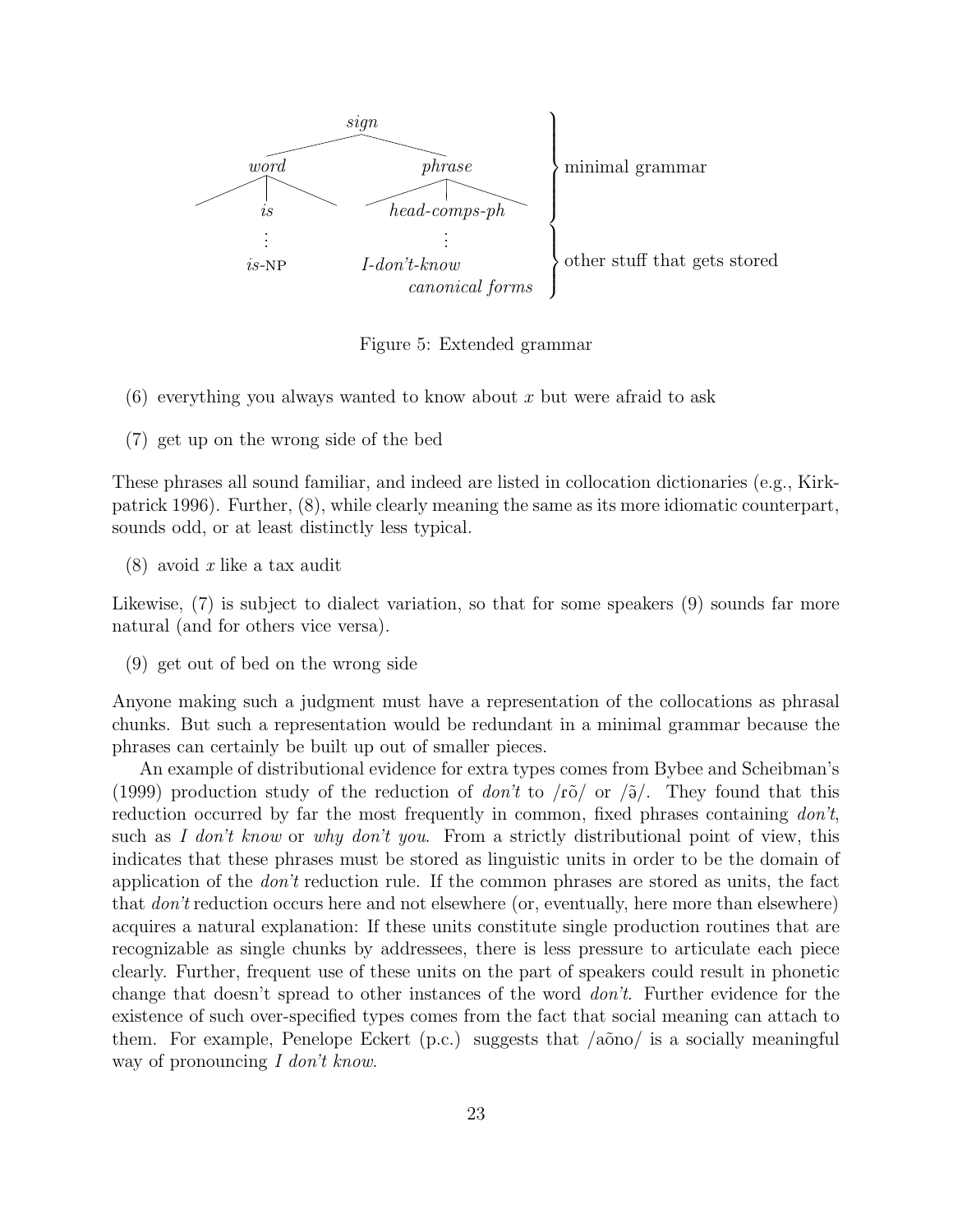#### 5.3 Probabilities

The third and final proposed extension is the inclusion of probabilistic or frequentistic information in the grammar. This has been proposed many times before. In my analysis, I invoke knowledge of probabilistic information in order to model the modulating effect of grammatical context on social meaning. In this section, I briefly discuss the long-standing debate about this point. It is abundantly clear at this point that speakers have and use knowledge of frequencies over various linguistic properties. The open question is the relationship between this knowledge and competence grammar. Again, is it integrated or separate? As the use of the information appears to be tightly integrated, if we are to build models of competence meant to be embedded into models of language use, it would seem that the representations should be tightly integrated as well.

Psycholinguistic studies of both perception (e.g., Trueswell et al. 1993, MacDonald 1994, Jennings et al. 1997) and production (e.g., Gahl and Garnsey 2004) have provided evidence that speakers' linguistic performance correlates with the corpus frequency of various linguistic items, in a variety of ways, including subcategorization preferences for particular verbs influencing the ease with which readers/listeners handle local ambiguity (i.e., potential garden path sentences) and the pronunciation of the verbs themselves in different subcategorization frames. Computational linguists (e.g., Jurafsky 1996, Levy 2005) have implemented systems which model human difficulty in processing certain sorts of sentences by incorporating probabilistic information attached to lexical items and syntactic structures.<sup>13</sup>

Newmeyer (2003) takes up the argument from the point of view of formal syntax, and argues that probabilities are not a matter of linguistic competence. This paper kicked off a lively discussion in the pages of Language, including Gahl and Garnsey 2004, Clark 2005, Meyer and Tao 2005, Laury and Ono 2005, Newmeyer 2005 and Newmeyer 2006. There is not room to summarize the whole discussion here, but I would like to address Newmeyer's (2006) objections to Gahl and Garnsey's (2004) argument that their production evidence establishes that speakers have knowledge of probabilities.

Gahl and Garnsey (2004), in a carefully constructed sequence of experiments, show that when speakers read the same sequence of words in different syntactic contexts, their pronunciation (specifically,  $t/d$  deletion and various duration measures) varies according to the probability of the verbs in question appearing in the syntactic context represented. More specifically, verbs which are biased towards taking direct objects showed fewer reduction effects in subcategorization frames where they took sentential complements instead, and vice versa. The stimuli in this experiment (which the subjects read aloud after reading silently), were carefully designed to control for plausibility effects: the results could not be chalked up to some sentences being more sensible than others.

<sup>&</sup>lt;sup>13</sup> Jurafsky (2003) notes that there is only preliminary evidence for probabilities attaching to delexicalized syntactic structures (i.e., bits of phrase structure, as opposed to subcategorization frames for particular verbs). The particular probabilistic information at issue in modeling AAVE copula absence/presence likewise involves particular subcategorization frames for given lexical items (forms of the copula). It is an interesting open question for future research whether sociolinguistic variation can be used to construct an argument for probabilities attached to delexicalized phrase structures.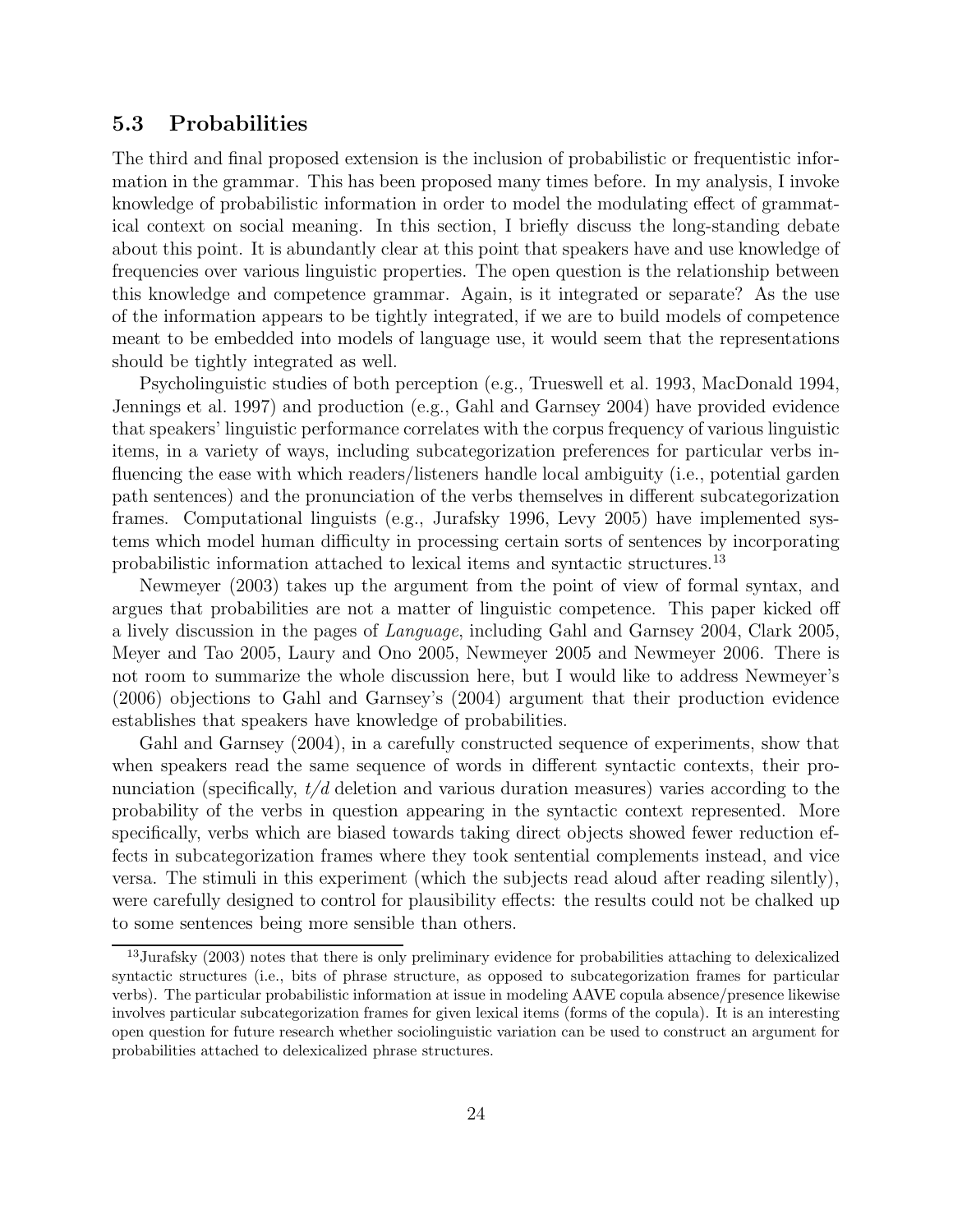Newmeyer (2006) argues that just because the particular sentences tested were matched for plausibility does not mean that the effects in question aren't due to the underlying meanings. He writes:

I am quite sure that there are many more contexts in real life where the situation would dictate that I use the verb *understand* with a bare NP object than with a sentential complement and many more contexts where the situation would dictate that I use the verb *claim* with a sentential complement than with a bare NP object. In other words, the frequency effects observed in these sentences might well be a simple consequence of the real-world fact that we are more likely to understand ideas and people (encoded by NP) than propositions (encoded by S) and more likely to claim propositions than physical objects. (2006:400–401)

Newmeyer notes that "[i]t is a truism that the more often we do something, the faster we are able to do it", but disputes that the evidence presented constitutes evidence of knowledge of anything, grammar or otherwise. He argues on the basis of an analogy to cooking (just because one might bake a blueberry pie faster the second time doesn't mean there's any reason to posit probabilities in the recipe), that "[a] more parsimonious hypothesis is that these effects are a simple consequence of our doing more familiar things (e.g., talking about claiming propositions) faster than less familiar things (e.g., talking about claiming objects)."  $(p.401)$ .

This rhetorical move begs the question: what are the cognitive consequences of something (in particular, of certain kinds of talking) being familiar? If humans did not record in their cognitive states some trace of past experience, we could do something a thousand times without its becoming familiar. Clearly, if something is familiar, it is because doing it before (once or many times) has altered our internal representation of it. The only open question, to my mind, is whether the internal representations being altered by experience are the same as those that linguists intend to model with (cognitivist, competence) grammar, or if there is some principled way to separate the two kinds of knowledge. Newmeyer asserts that the recipe does not change as the baker gets more adept and efficient at creating the pie. But recipes are a poor analogy for grammatical knowledge: The former are explicit instructions where the latter involves tacit knowledge. Furthermore, language does change over time, and sociolinguistic work dating back to Weinreich et al. 1968 suggests that this change is not quantized through new generations of language learners but taking place throughout all age groups all the time.<sup>14</sup>

#### 5.4 Summary

This section has reviewed arguments that all three of the proposed extensions involve information which should be integrated with the usual knowledge captured in syntactic competence models. A final argument which applies to all three is that this additional information needs to refer to units of grammatical information already described in the grammar. If

<sup>14</sup>For an opposing view, see Lightfoot 1991 and Kroch 2001.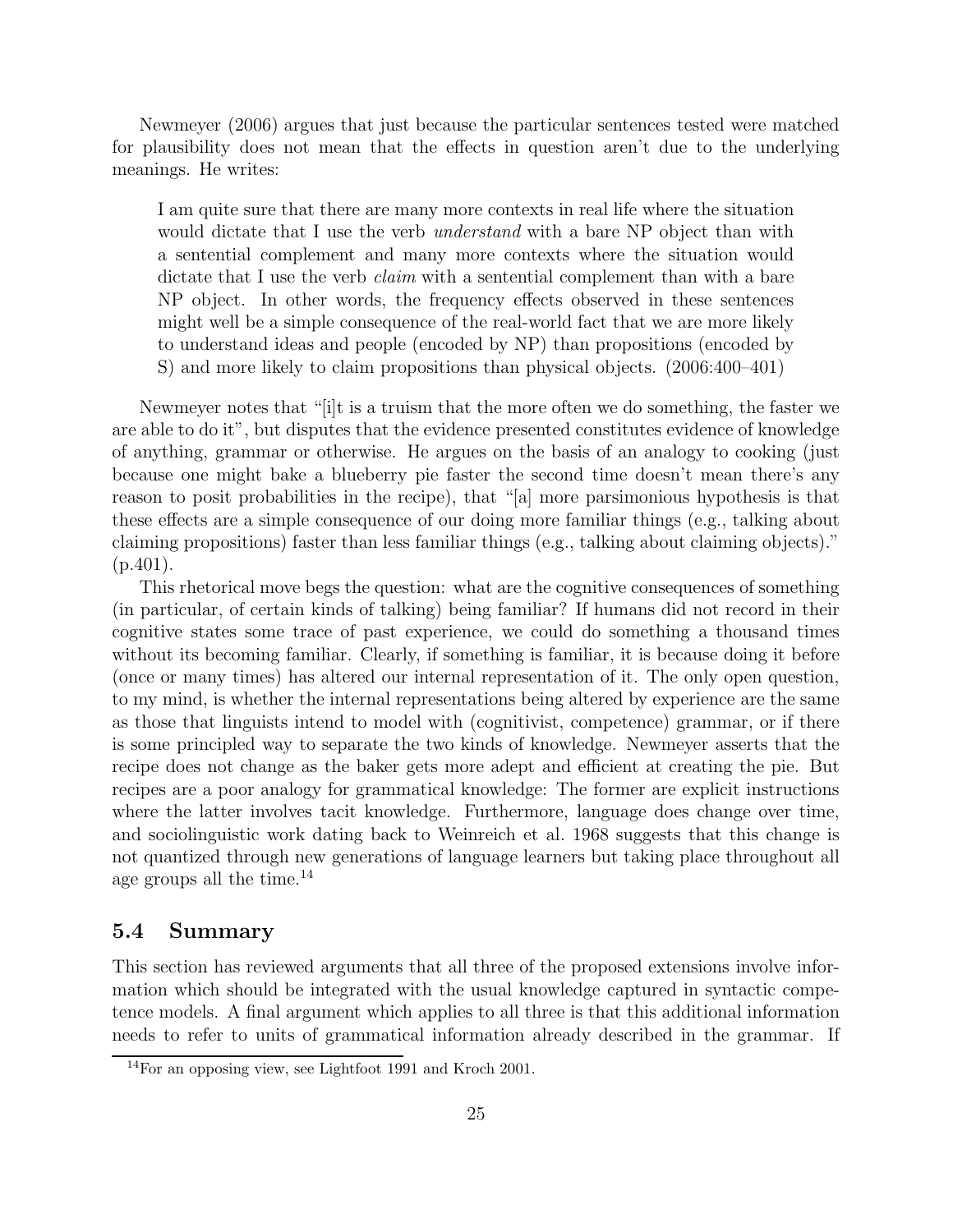social meaning, overspecified types and probabilistic knowledge are segregated into separate modules, then those modules will need to replicate much of the information in the grammar 'proper' (cf. Hudson 1996).

This brings us back to Newmeyer's (2006)'s use of the term 'parsimonious' (in the quote above) and Langacker's (1987)'s point about economy/parsimony only being a meaningful metric if the data to be accounted for are held constant. In a general model of language, responsible for not only grammaticality judgments but also language production and perception as well as the ways in which speakers manipulate linguistic variation to negotiate social meaning and construct social categories and the resulting linguistic change over time, we may find that the model as a whole is more parsimonious if its component representation of linguistic knowledge includes probabilistic information, as well as social meaning and linguistic prefabs.

# 6 The boundaries of grammar: Some heuristics and examples

In the preceding section, I have suggested that speakers have knowledge of three kinds of linguistic information not usually included in competence grammars—social meaning, overspecified types, and probabilities of a certain kind—and I explored possible evidence for including this knowledge in grammar. However, by opening up the boundaries of competence grammar to include these kinds of information, I do not mean to imply that grammar is essentially boundless. Clearly, there are kinds of knowledge that are not grammatical. I would like to propose that grammar includes just that knowledge of language that is used in linguistic processing. Definitive answers to whether a particular kind of knowledge is used in linguistic processing (and if so, whether it is used in an integrated fashion) require psycholinguistic tests. Here, however, I would like to discuss some possible heuristics for identifying the sort of linguistic knowledge likely to be used in processing. The discussion should serve to illuminate the commonalities between 'standard' grammatical knowledge and the additional information included in the extended competence model I have been arguing for here. §6.1 discusses the notion of abritrariness or language-specificity, §6.2 considers language as a system of contrasts, §6.3 considers creativity of use, and §6.4 applies the notion of Heideggerian *thrownness* of use and acquisition.

#### 6.1 Arbitrariness/language specificity

One fairly standard criterion for including something in a competence grammar is that of arbitrariness or language specificity (in the sense of specific to a given language). That is, linguistic facts that are conventional in Lewis's (1969) sense—they could have been otherwise must therefore be learned and in the grammar. This criterion is meant to distinguish grammatical facts from natural consequences of functional pressures. It leaks, however, in several respects.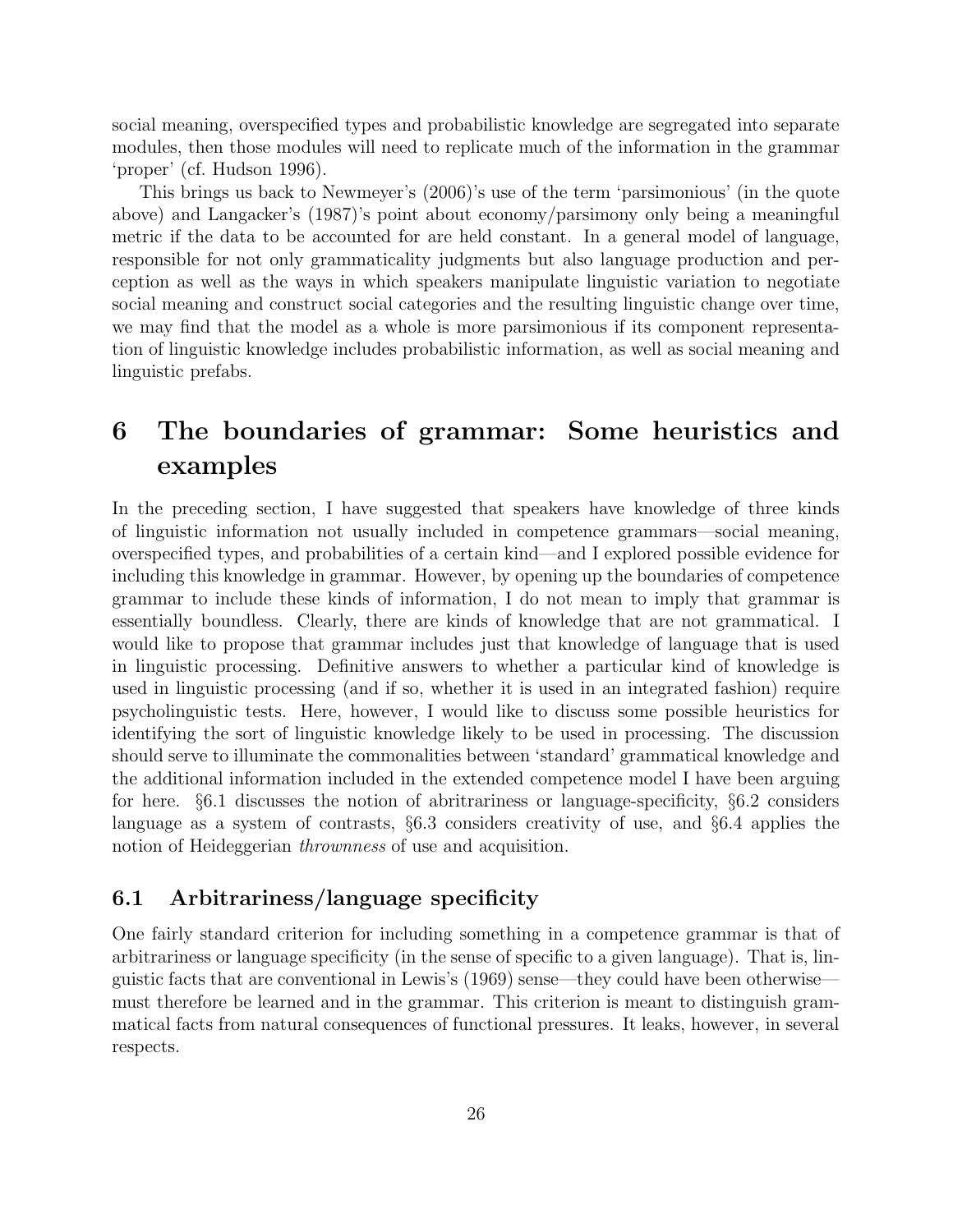The first problem is it really only works as a sufficient (not necessary) condition for inclusion in the grammar. That is, linguistic facts such as that the word for HORSE in French is cheval can be shown by this criterion to be in the grammar, but the non-arbitrariness of other facts does not preclude their grammaticization. That is, just because a pattern could follow from independent principles doesn't mean that speakers don't learn it as a pattern. Indeed, this process is probably what is behind many cases of grammaticization.

The second problem, related to the first, is that language is not as arbitrary as linguists often make it out to be (Langacker 1987). Examples of non-arbitrariness range from onomatopoeia and phonesthemes to all morphologically complex words. That is, given the meaning of a stem and some affixes, the meaning of a word composed of that stem and those affixes is generally not arbitrary.

A third problem arises from the process of iconization. If Irvine and Gal (2000) are right, then the connection between form and social meaning is non-arbitrary for the speakers concerned, even though it could well have been otherwise. For example, for many English speakers, copula absence and other features of AAVE are iconic of lack of education (or worse, low intelligence) in that they are believed to show it directly. Indeed, this kind of social value probably arises as an extension of the stigmatization (by outsiders) of AAVE speakers to the stigmatization AAVE features (again, in the minds of those outsiders). Thus, this kind of social meaning is non-arbitrary in its inception, although it is still arbitrary in the sense that it could have been otherwise. (For example, if AAVE had a different collection of constructions, or if AAVE was not stigmatized but rather exalted.)

To summarize, arbitrariness is at best a one-way criterion for inclusion in the grammar. Many grammatical facts are either not completely arbitrary or not experienced as arbitrary by speakers.

#### 6.2 Structure: A system of contrasts

The second heuristic for identifying the boundaries of competence grammar I would like to consider is the extent to which linguistic knowledge forms a coherent system. Some authors (e.g., Langacker 1987, Langacker 1990, Hudson 1996) ask, Why should grammar be a separate module of knowledge? They suggest instead a view in which linguistic knowledge is embedded in other knowledge. I think that the motivation for distinguishing (some part of) knowledge of language (the grammar) comes from the fact that the system of contrasts gives internal coherence to grammar, even if it is embedded in a larger knowledge system. I am not asserting that all other kinds of knowledge lack the property of being systems of contrasts, only that the fact that linguistic forms enter into such contrasts with each other gives linguistic knowledge a kind of internal coherence.

This criterion can certainly be interpreted as placing social meaning in the grammar. Social meaning, like truth-conditional meaning, exploits contrasts in form. Further, Irvine (2001) argues that style is a matter of distinctiveness, i.e., contrasts between different groups of people in the social landscape. As building blocks of style, socially meaningful linguistic elements thus pair contrasts in form with contrasts in social space.

One might also be tempted to talk about certain probabilities as a matter of contrasts.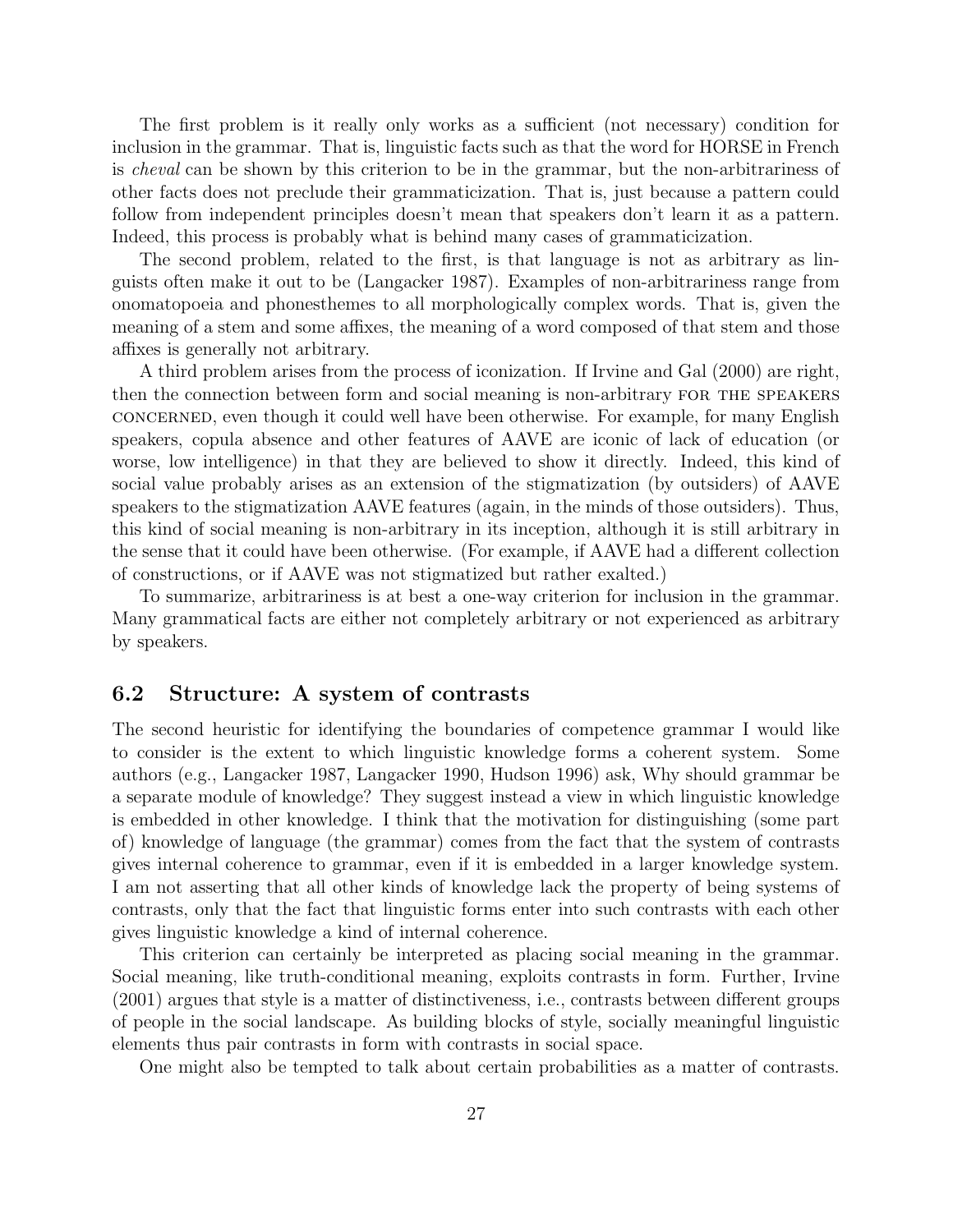That is, copula presence and copula absence are necessarily complementary in their frequency of occurrence because the variable is defined in such a way that choosing one precludes the other. A similar thing could be said for frequencies of valence patterns and the like. However, in this case, it seems that the contrast in frequency merely follows from the contrast in form or in valence. As far as I know, nothing else builds on the contrast in the way that contrasts in social space build on or attach to contrasts in form.

#### 6.3 Creativity of use

Another possible criterion is generativity in the sense of creativity of use. Knowledge of syntax and semantics allows speakers to create and understand novel utterances. If other knowledge about language functions in a similar way, by this criterion it should be in the grammar.

Individuals create their own styles out of existing symbolic resources (linguistic and otherwise) (Hebdige 1979, California Style Collective 1993, Bucholtz and Hall 2005). Hebdige dubs this process *bricolage*, a French word which evokes a picture of building something out of whatever resources and raw materials that one can find. Socially meaningful forms can thus combine to create novel styles in a manner that is analogous at a certain level of abstraction to the way that lexemes and constructions combine to create novel utterances (though the rules of compositionality for social meaning clearly differ from those for truth-conditional meaning). This is equally true of linguistic as of non-linguistic symbolic resources. The difference is that linguistic stylistic resources are deployed in the confines of the linguistic signal, and, as argued above, find their symbolic value sensitive to surrounding contrasts in linguistic form. Thus linguistic stylistic resources display creativity of use that is parallel to the creativity of use of linguistic resources in general, and, unlike non-linguistic stylistic resources, constrained by or intertwined with other linguistic facts.

It is somewhat less clear how to apply this criterion to non-categorical constraints and overspecified types, but it might be seen to suggest that both belong in the grammar. As for non-categorical constraints, inasmuch as their effect on social meaning allows them to be a tool in the construction of style, they should be considered grammatical for the same reason that social meaning is. With over-specified types, possible evidence for including them by this criterion could come from evidence of people making reference to collocations in the creation of new utterances. Merely using collocations doesn't provide any evidence with respect to this criterion as, by definition, collocations are semantically compositional and can be built up with smaller pieces. However, making reference to collocations means involving them in some sense in the production of novel utterances. An example would be Mastercard's 'Priceless' marketing campaign, consisting of more than 160 ads over 9 years (Stevenson 2006), all using the template  $(NP: \_\ dollars.) + NP: \text{priceless. After } 160$ commercials, this formula is well-known and thus eminently available for parody. Another example is Kraft's marketing of a macaroni and cheese product as cheese and macaroni. The unusual placement of *cheese* as the first conjunct is meant to suggest especially cheesy macaroni and cheese. This effect of this suggestion comes partially from the contrast with the usual way of saying it, that is it relies on the knowledge that one usually says macaroni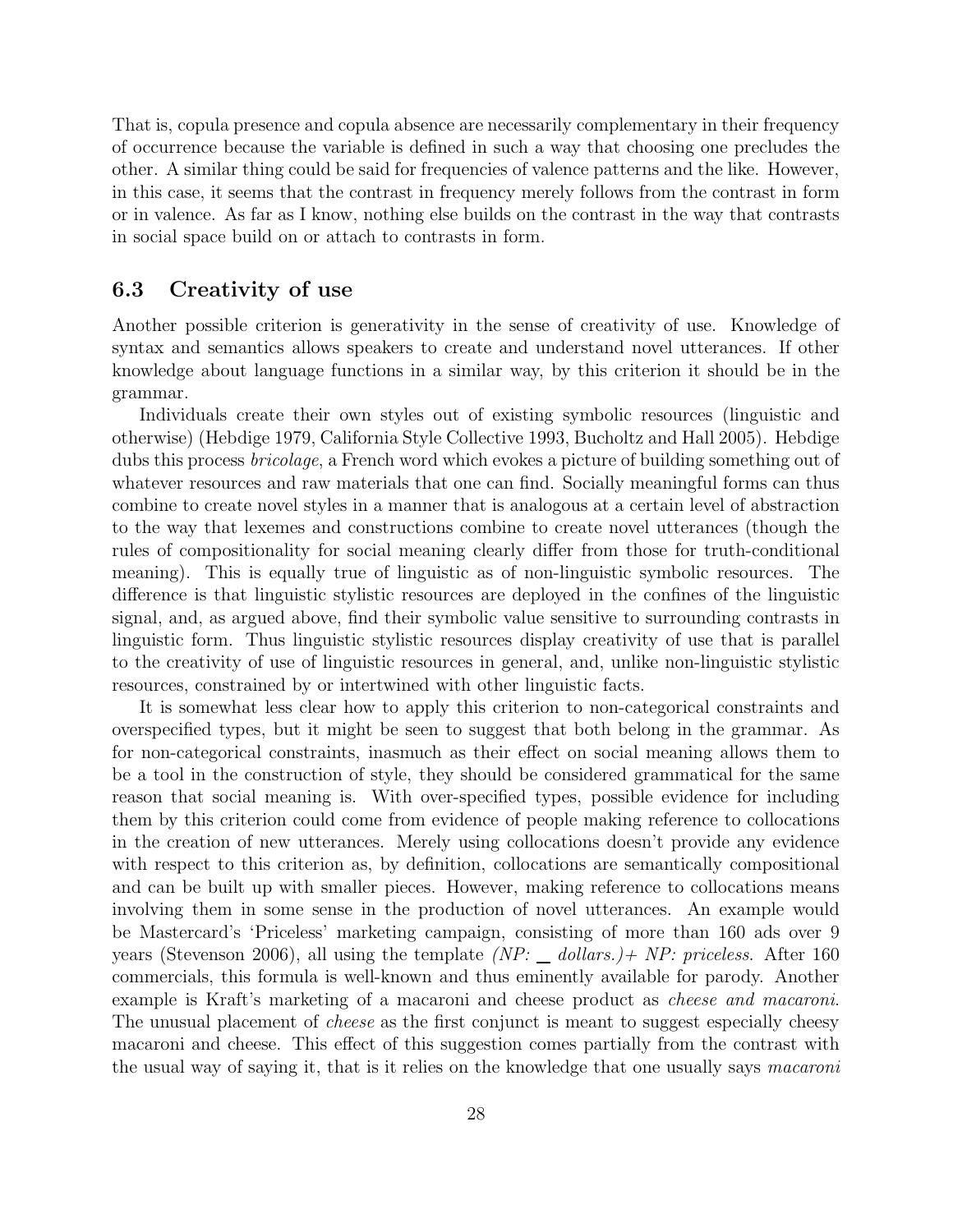and cheese.

#### 6.4 Heideggerian thrownness of use/acquisition.

A fourth property which potentially distinguishes linguistic competence from other kinds of knowledge about language, is the fact that linguistic competence is acquired and used in a state of Heideggerian thrownness. Winograd and Flores gloss Heideggerian thrownness as "the condition of understanding in which our actions find some resonance or effectiveness in the world" (1986:32) and remark:

[T]he essential feature of language activity (the processes of saying and listening) is the thrownness of a person within language. When we are engaged in successful language activity, the conversation is not present-at-hand, as something observed. We are immersed in its unfolding. Its structure becomes visible only when there is some kind of breakdown. (1986:68)

Thrownness contrasts with detached contemplation. Isolated and categorized representations of objects are creatures of detached contemplation. Most language use, however, is entirely transparent. In conversation people pay attention to the messages they are exchanging and not the details of how they are said. Indeed, it takes some training for linguists to learn to pick out examples of phenomena of interest to us from the flow of language use that we encounter in our everyday lives. A "breakdown", in this context, is some kind of problem in the functioning of a tool, such as language. Experiencing a misunderstanding can cause even non-linguists to focus on the words and structures used, to produce and categorize (conscious) representations of the problematic linguistic elements.

By this criterion, the three types of knowledge described in Section 5 above are similar to (other) grammatical knowledge. As Ochs (1992) notes, we learn, comprehend and deploy socially meaningful contrasts in language without paying much attention. That is, it is enough to decide to be informal, or to be polite, or be distant. As competent speakers, we need not pay attention to the individual linguistic choices that implement such decisions. Likewise, we acquired the relevant knowledge with the same seeming effortlessness as the rest of our grammars. Similarly, whatever frequentistic information we've stored is clearly not the result of formal study or conscious tabulation (cf. Haser and Chromiak 1977). Indeed, part of the reason some authors have doubted that people store frequentistic information is the sheer difficulty of learning it by these other means. Finally, although sayings and proverbs are studied in school in some cultures (notably in Chinese-speaking cultures), this is not the case for the extra types representing such collocations as avoid like the plague.

What this criterion does rule out is knowledge of language that is not used in language processing. For example, take the fact that honcho in head honcho is a borrowing from Japanese. Speakers of English who know this fact about English know it because they were told so explicitly, or because they also speak Japanese and noticed the connection. Both cases involve focusing attention on the word in question, and thus do not constitute thrown acquisition. Likewise, it does not seem likely that this knowledge could naturally figure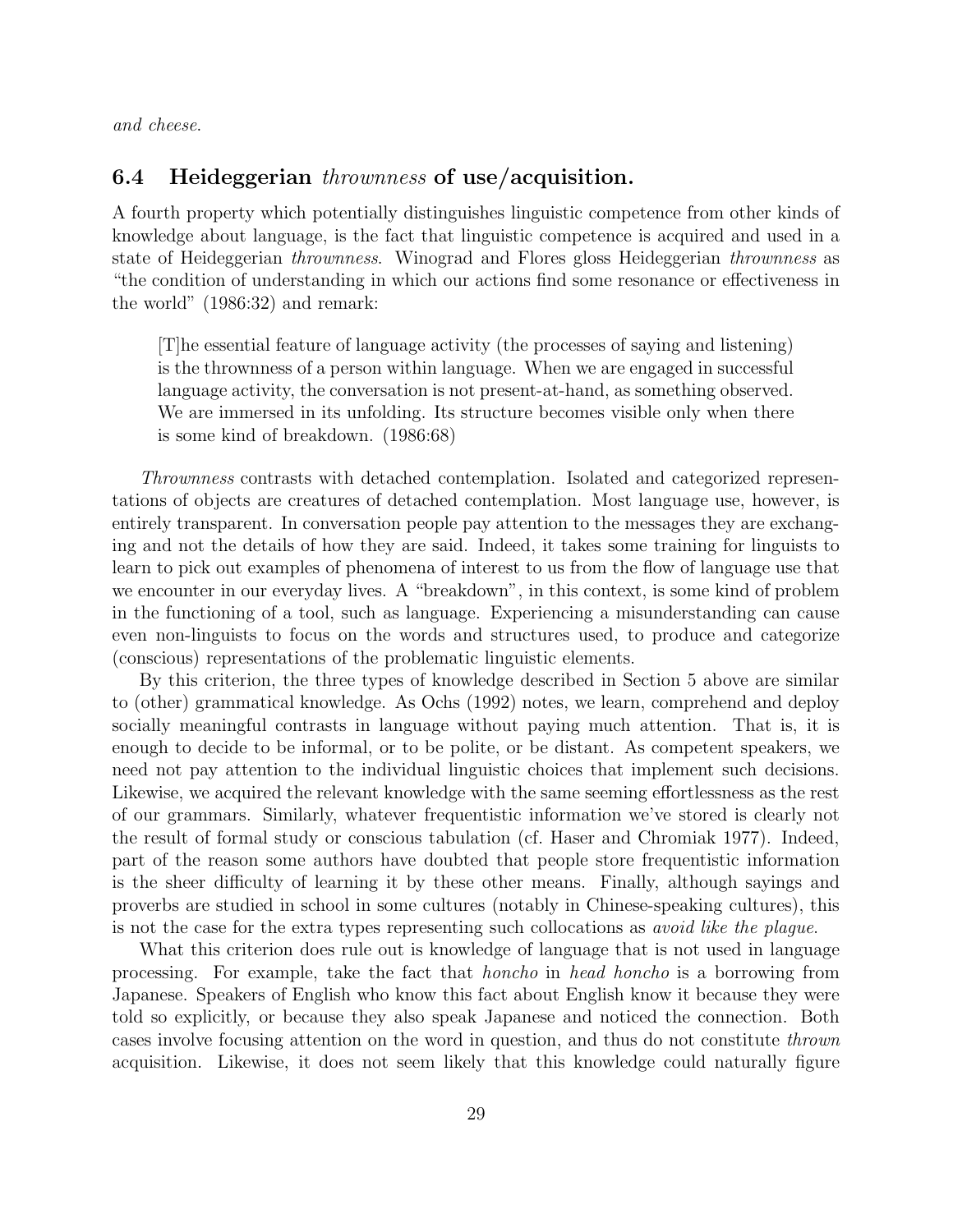in language processing, and certainly not without treating it with the kind of detached contemplation that is inconsistent with thrownness. I picked an example from Japanese and not, say, French, because something like the knowledge that je ne sais quoi or raison d'être are borrowings from French does seem to figure more subtly into their use. French has a certain cachet, i.e., air of sophistication, among many English speakers, and a speaker going for this sociolinguistic effect might quite naturally reach for a French phrase. Whether this process is as thrown as the rest of language use is open to investigation.

#### 6.5 Summary

Previous thought on what belongs 'in the grammar' seems to take as its primary criterion or heuristic the notion of parsimony (alternatively, Ockham's Razor). As noted in §3.2, the primary data to be accounted for have been taken to be grammaticality judgments. Therefore, any linguistic information that does not impact distributional facts (i.e., grammaticality) is automatically out: it complicates the theory with no 'empirical' gain. I have argued, however, that for cognitivist theories of language, the focus on grammaticality judgments is artificially narrow. In attempting to study the actual linguistic knowledge of speakers, we cannot define the the range of knowledge we will study in an ad hoc fashion and then declare that that knowledge forms an isolated module.

A more sensible way forward would be to first explore whether speakers have knowledge of various kinds of linguistic facts (including, for example, non-categorical constraints on sociolinguistic variation) and then ask if that knowledge forms an integrated whole with other linguistic knowledge, or if it is best modeled as separate. The kind of model in question would necessarily be a psycholinguistic model of language acquisition, production and comprehension. Until we have a comprehensive model of this type, this debate remains a matter of philosophy. I hope the discussion of heuristics above represents an interesting contribution to that debate.

## 7 Conclusion

In this paper, I have started from the point of view of performance-plausible sign-based grammar, and explored the implications of sociolinguistic variation for theories of competence grammar. The particular data I've been focusing on come from a case study AAVE copula absence, and in particular, preliminary experimental results indicating that speakers with sufficient experience with AAVE evaluate the social value of copula presence (and sometimes absence) differentially depending on whether the syntactic environment favors the variant in question. Given this interaction of syntactic constraints and social meaning, I have argued that a full account of sociolinguistic variation will only be possible if we take social meaning seriously. I have attempted to take some steps down that path by synthesizing research on social meaning, exploring how socially meaningful syntactic variation could be handled in sign-based grammar, and then reflecting on the consequences these moves bring for the boundaries we draw around competence grammar. I conclude that it is possible for a theory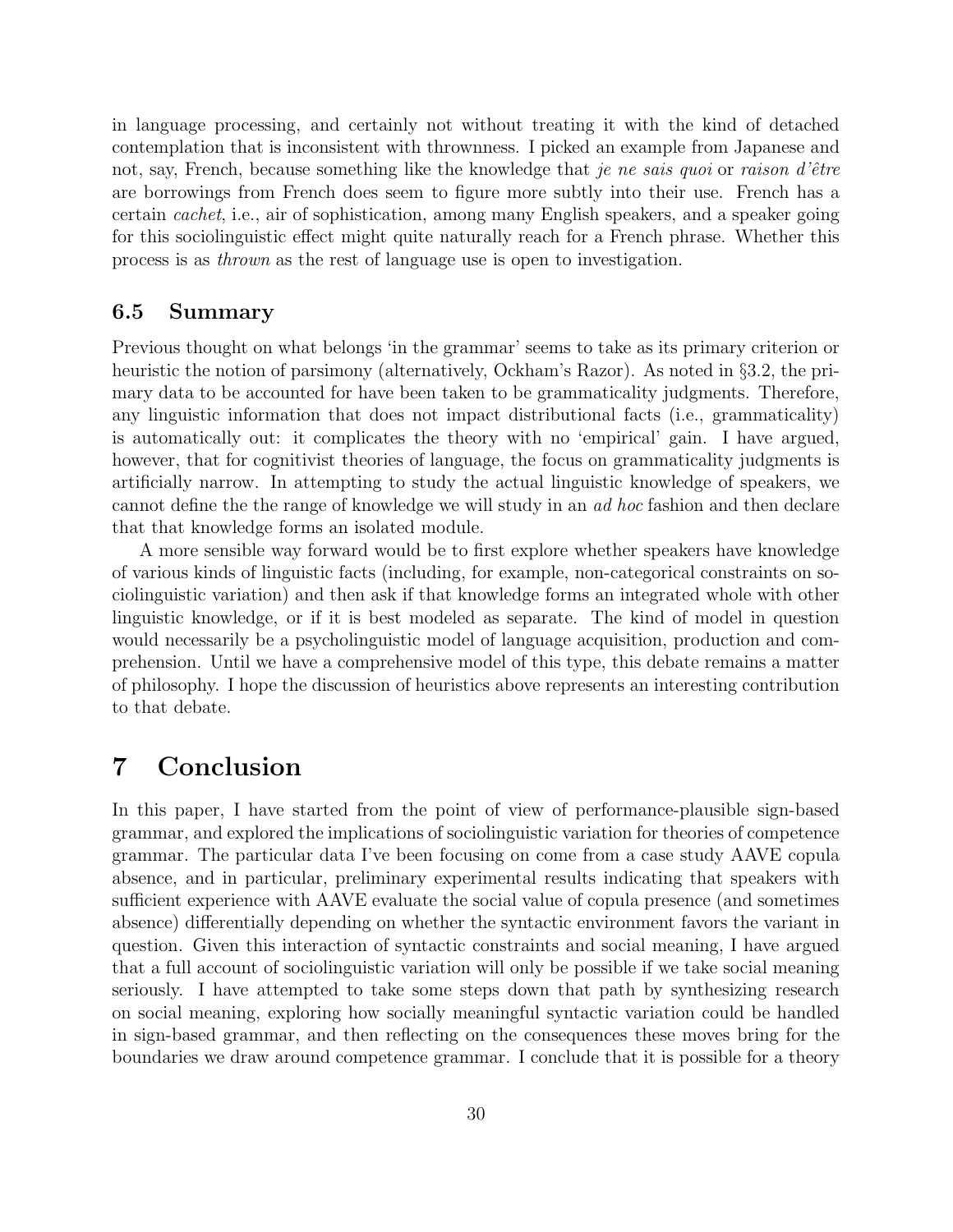of language to be both social and cognitivist, but that such a theory must not define the object of study a priori, as the interactions between language and social reality are only clear in the broader picture.

### References

Adger, David. 2006. Combinatorial variation. Journal of Linguistics.

- Anttila, Arto. 1997. Deriving variation from grammar. In F. Hinskens, R. van Hout, and W. L. Wetzels (Eds.), *Variation, Change and Phonological Theory*, 35–68. Amsterdam: John Benjamins.
- Bakhtin, Mikhail Mikhaĭlovich. 1986. Speech Genres and Other Late Essays. Austin: University of Texas Press. Translated by Vern W. McGee. Edited by Caryl Emerson and Michael Holquist.
- Barlow, Michael, and Suzanne Kemmer. 2000. Usage Based Models of Language. Stanford, CA: CSLI.
- Bender, Emily M. 2001. Syntactic Variation and Linguistic Competence: The Case of AAVE Copula Absence. PhD thesis, Stanford University.
- Bender, Emily M. 2005. On the boundaries of linguistic competence: Matched-guise experiments as evidence of knowledge of grammar. Lingua, Special Issue on Data in Syntax, Semantics, and Pragmatics 1579–1598.
- Benor, Sarah B. 2001. The learned  $/t$ : Phonological variation in Orthodox Jewish English. In T. Sanchez and D. Johnson (Eds.), Penn Working Papers in Linguistics: Selected papers from NWAV 29, 1–16.
- Boersma, Paul. 1998. Functional Phonology. Formalizing the interaction between articulatory and perceptual drives. PhD thesis, University of Amsterdam.
- Bresnan, Joan. 1978. A realistic transformational grammar. In M. Halle, J. Bresnan, and G. Miller (Eds.), Linguistic Theory and Psychological Reality, 1–59. Cambridge, MA: MIT Press.
- Bresnan, Joan, Shipra Dingare, and Christopher D. Manning. 2001. Soft constraints mirror hard constraints: Voice and person in english and lummi. In M. Butt and T. H. King (Eds.), Proceedings of the LFG01 Conference, Stanford, CA. CSLI Publications.
- Brown, Penelope, and Stephen C. Levinson. 1987. Politeness: Some Universals in Language Usage. Cambridge University Press: Cambridge.
- Bucholtz, Mary, and Kira Hall. 2005. Identity and interaction: a sociocultural linguistic approach. Discourse Studies 7(4–5).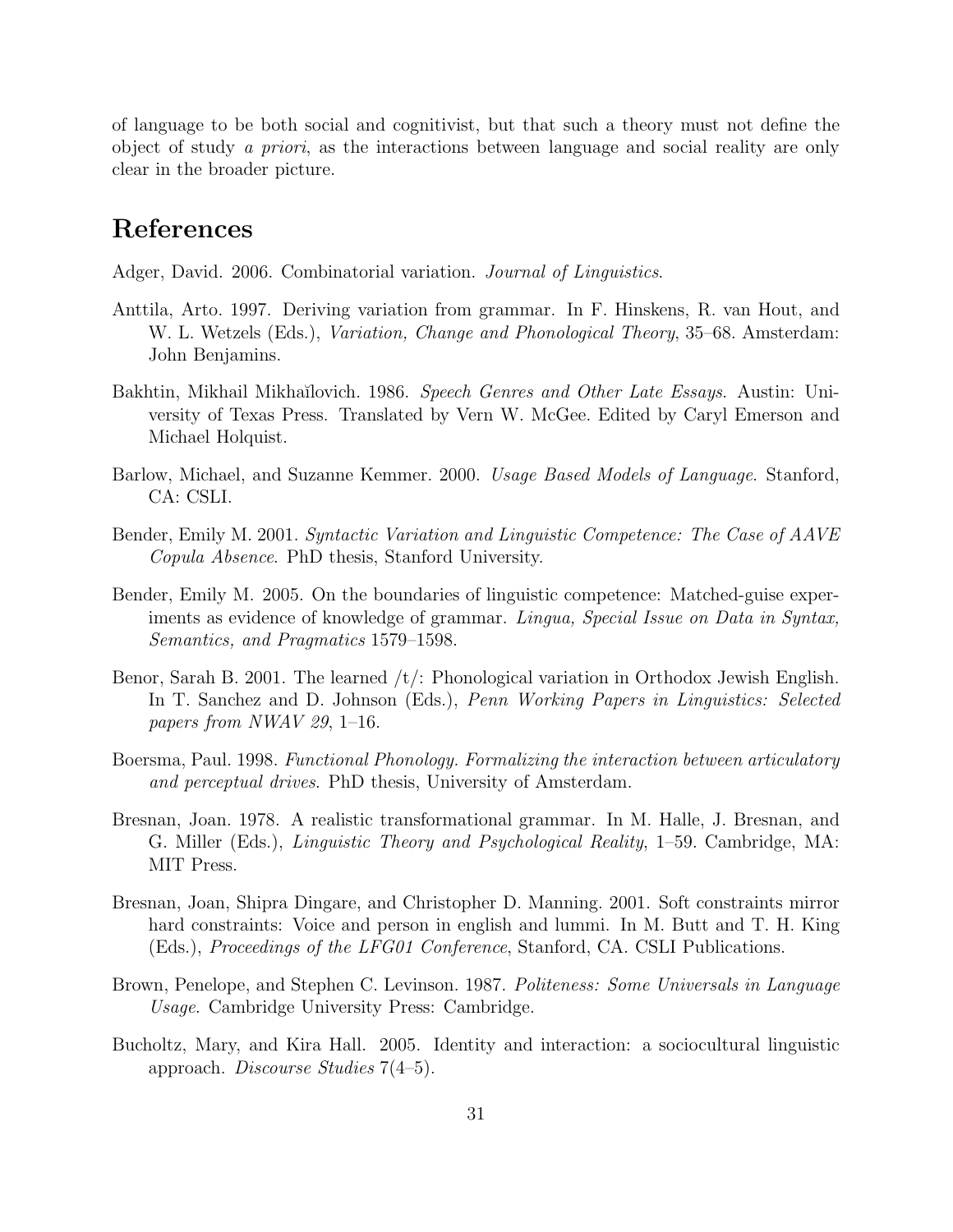- Butler, Judith. 1990. *Gender Trouble: Feminism and the Subversion of Identity*. New York: Routledge.
- Bybee, Joan, and Joanne Scheibman. 1999. The effect of usage on degrees of constituency: The reduction of *don't* in English. *Linguistics* 37(4):575–596.
- California Style Collective. 1993. Variation and personal/group style. Unpublished ms., Paper presented at NWAVE-22.
- Campbell-Kibler, Kathryn. 2006. Listener Perceptions of Sociolinguistic Variables: The Case of (ING). PhD thesis, Stanford University.
- Cedergren, Henrietta J., and David Sankoff. 1974. Variable rules: Performance as a statistical reflection of competence. Language  $50(2):333-355$ .
- Chomsky, Noam. 1955. The logical structure of linguistic theory. Unpublished ms., Published 1975 by New York: Plenum.
- Chomsky, Noam. 1986. Knowledge of Language: Its Nature, Origin, and Use. New York: Praeger.
- Clark, Brady. 2005. On stochastic grammar. Language 81:207–217.
- Clark, Herbert H. 1996. Using Language. Cambridge: Cambridge University Press.
- Coupland, Nikolas. 2001. Language, situation and the relational self: Theorizing dialectstyle in sociolinguistics. In P. Eckert and J. R. Rickford (Eds.), Style and Sociolinguistic Variation, 185–201. Cambridge: Cambridge University Press.
- Culy, Christopher. 1996. Null objects in English recipes. Language Variation and Change 8:91–124.
- Eckert, Penelope. 1989. The whole woman: Sex and gender differences in variation. Language Variation and Change 1:245–267.
- Eckert, Penelope. 2000. Linguistic Variation as Social Practice. Oxford: Blackwell.
- Eckert, Penelope. 2005. Variation, convention, and social meaning. Unpublished ms., Paper Presented at the Annual Meeting of the Linguistic Society of America. Oakland, CA.
- Eckert, Penelope, and Sally McConnell-Ginet. 1992. Think Practically and Look LOCALLY: Language and gender as community-based practice. Annual Review of Anthropology.
- Gahl, Suzanne, and Susan M. Garnsey. 2004. Knowledge of grammar, knowledge of usage: Syntactic probabilities affect pronunciation variation. Language 80(4):748–775.
- Gumperz, John J. 1982. Discourse Strategies. Cambridge: Cambridge University Press.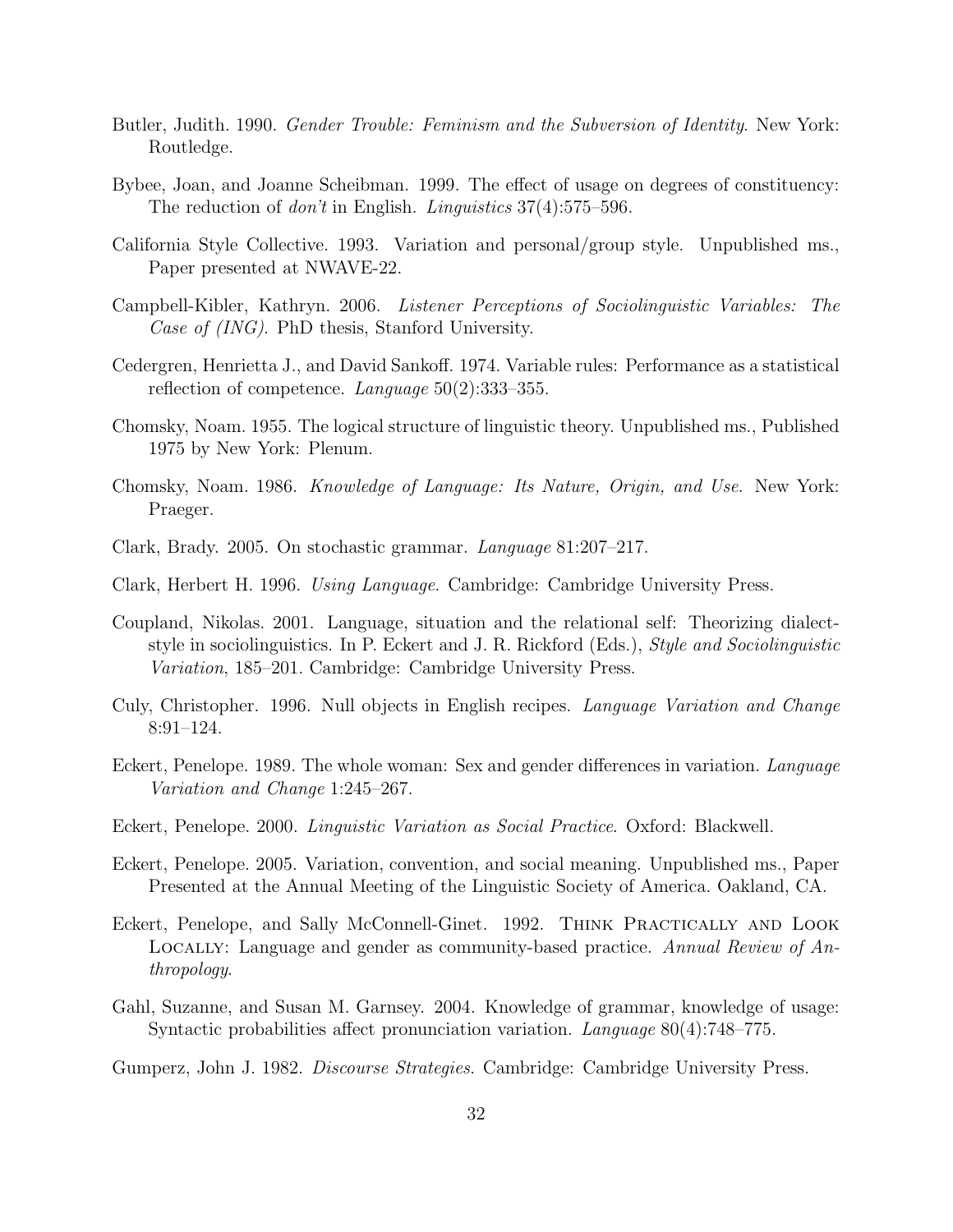- Haddican, Bill. 2003. Dialect contact in a Southern Basque town. Language Variation and Change 15:1–35.
- Hall, Kira. 1997. "go suck your husband's sugarcane!": Hijras and the use of sexual insult. In A. Livia and K. Hall (Eds.), Queerly Phrased: Language, Gender, and Sexuality, 430–460. New York: Oxford University Press.
- Halliday, M. A. K. 1991. Corpus studies and probabilistic grammar. In K. Aijmer and B. Altenberg (Eds.), English Corpus Linguistics: Studies in Honour of Jan Svartvik, 30–43. Longman.
- Harder, Peter. 1996. Functional Semantics: A Theory of Meaning, Structure and Tense in English. Berlin: Mouton de Gruyter.
- Harder, Peter. 2003. The status of linguistic facts: Rethinking the relation between cognition, social institution, and utterance from a functional point of view. Mind and Language  $18(1):52-76.$
- Haser, I., and W. Chromiak. 1977. The processing of frequency: An automatic mechanism? Journal of Verbal Learning and Verbal Behavior 16:173–184.
- Hebdige, Dick. 1979. Subculture: The Meaning of Style. London: Routledge.
- Henderson, L. 1989. On mental representation of morphology and its diagnosis by measures of visual access speed. In W. Marslen-Wilson (Ed.), Lexical Representations and Processes, 357–391. Cambridge, MA: MIT Press.
- Hudson, Richard A. 1996. Sociolinguistics. Cambridge: Cambridge University Press. Second edition.
- Irvine, Judith T. 2001. "Style" as distinctiveness: The culture and ideology of linguistic differentiation. In P. Eckert and J. R. Rickford (Eds.), Style and Sociolinguistic Variation. Cambridge: Cambridge University Press.
- Irvine, Judith T., and Susan Gal. 2000. Language ideology and linguistic differentiation. In P. V. Kroskrity (Ed.), Regimes of Language: Ideologies, Polities, and Identities, 35–83. Santa Fe, NM: SAR Press.
- Jennings, F., B. Randall, and L.K. Tyler. 1997. Graded effects of verb subcategory preferences on parsing: Support for constraint-satisfaction models. Language and Cognitive Processes 12:485–504.
- Jurafsky, Dan. 2003. Probabilistic modeling in psycholinguistics: Linguistic comprehension and production. In R. Bod, J. Hay, and S. Jannedy (Eds.), Probabilistic Linguistics, 39–96. Cambridge, MA: MIT Press.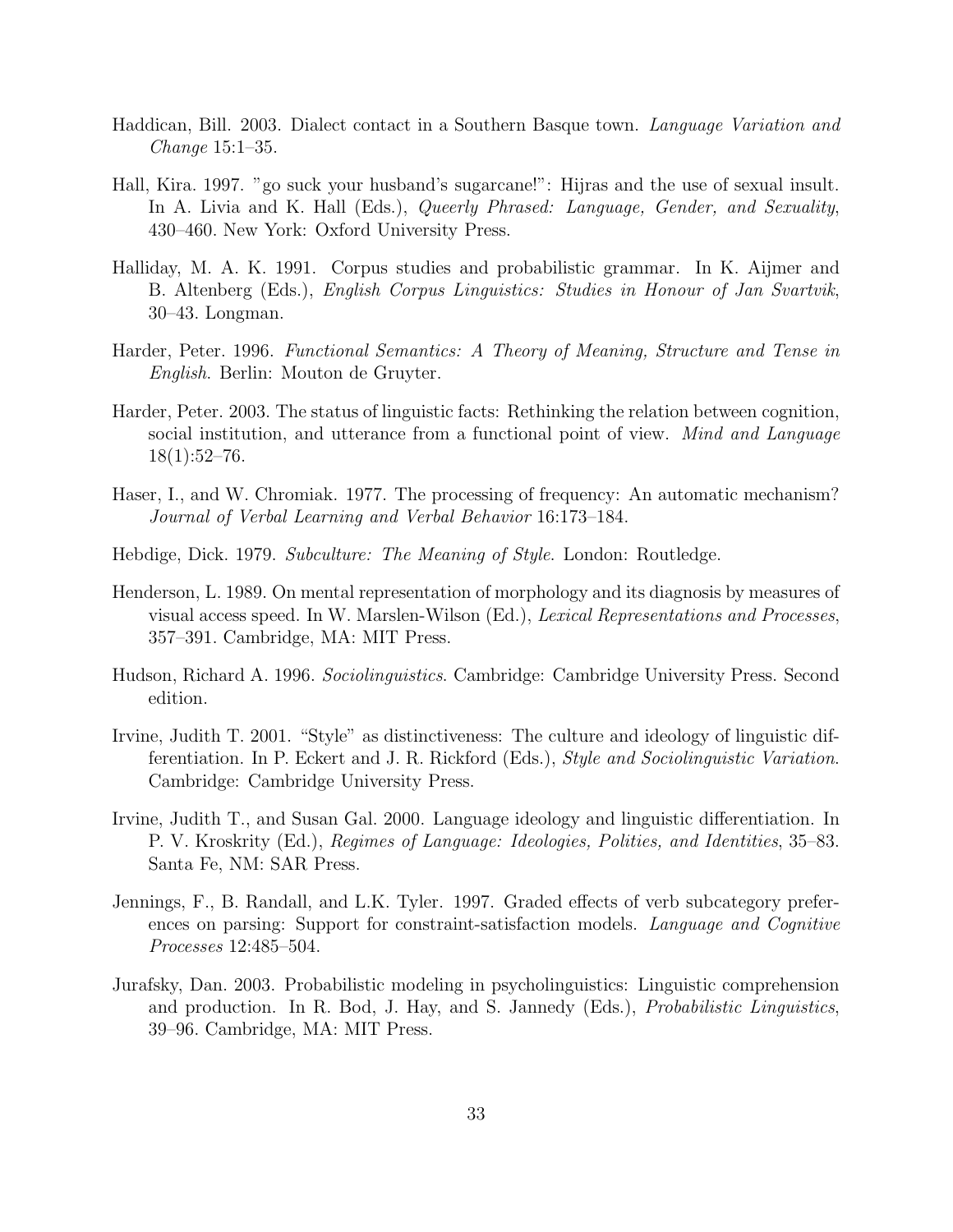- Jurafsky, Daniel. 1996. A probabilistic model of lexical and syntactic access and disambiguation. Cognitive Science 20:137–194.
- Kemmer, Suzanne, and Michael Israel. 1994. Variation and the usage-based model. CLS 30:165–179.
- Kirkpatrick, Betty. 1996. Clichés. New York: St. Martin's Griffin.
- Kroch, Anthony. 2001. Syntactic change. In M. Baltin and C. Collins (Eds.), The Handbook of Contemporary Syntactic Theory, 699–729. Oxford: Blackwell Publishers.
- Labov, William. 1963. The social motivation of a sound change. Word 19:273–309.
- Labov, William. 1966. The Social Stratification of English in New York City. Washington, DC: Center for Applied Linguistics.
- Labov, William. 1969. Contraction, deletion, and inherent variability of the English copula. Language 45(4).
- Lambert, Wallace E., Howard Giles, and Omer Picard. 1975. Language attitudes in a French-American community. Linguistics 158:127–152.
- Langacker, Ronald W. 1987. Foundations of Cognitive Grammar, Vol I: Theoretical Prerequisites. Stanford, CA: Stanford University Press.
- Langacker, Ronald W. 1990. Concept, Image, and Symbol: The Cognitive Basis of Grammar. New York: Mouton de Gruyter.
- Langacker, Ronald W. 2000. A dynamic usage-based model. In M. Barlow and S. Kemmer (Eds.), Usage-Based Models of Language, 1–63. Stanford: CSLI.
- Laury, Ritva, and Tsuyoshi Ono. 2005. Data is data and model is model: You don't discard the data that doesn't fit your model! Language 81:218–225.
- Lavandera, Beatriz R. 1978. Where does the sociolinguistic variable stop? Language in Society 7:171–182.
- Levy, Roger. 2005. Probabilistic models of word order and syntactic discontinuity. PhD thesis, Stanford University.
- Lewis, David K. 1969. Convention: A Philosophical Study. Cambridge, MA: Harvard University Press.
- Lightfoot, David. 1991. How to Set Parameters: Arguments from Language Change. Cambridge, MA: The MIT Press.
- Lowry, Orla. 2002. The stylistic variation of nuclear patterns in Belfast English. *Journal of* the International Phonetic Association 32:33–42.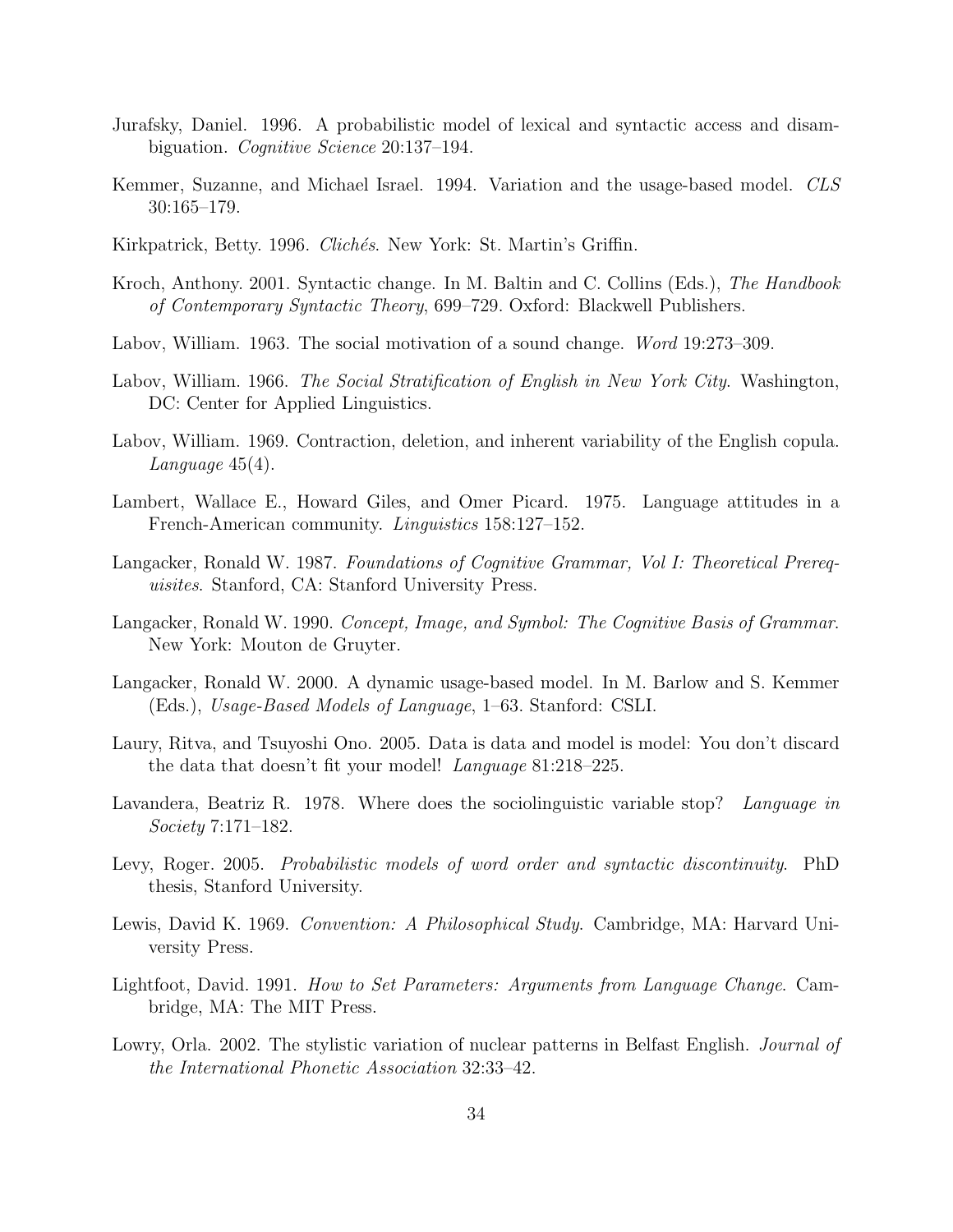- MacDonald, Maryellen C. 1994. Probabilistic constraints and syntactic ambiguity resolution. Language and Cognitive Processes 9:157–201.
- McConnell-Ginet, Sally. 1984. The origins of sexist language in discourse. In S. J. White and V. Teller (Eds.), Discourses in Reading and Linguistics, 123–135. New York: New York Academy of Sciences.
- McConnell-Ginet, Sally. 1989. The sexual (re)production of meaning: A discourse-based theory. In F. W. Frank and P. A. Treichler (Eds.), Language, Gender, and Professional Writing, 35–50. MLA.
- Meyer, Charles F., and Hongyin Tao. 2005. Response to Newmeyer's 'Grammar is grammar and usage is usage'. Language 81:226–228.
- Newmeyer, Frederick J. 2003. Grammar is grammar and usage is usage. Language 79:682– 707.
- Newmeyer, Frederick J. 2005. A reply to the critiques of 'Grammar is grammar and usage is usage'. Language 81:229–236.
- Newmeyer, Frederick J. 2006. On Gahl and Garnsey on grammar and usage. Language 82:399–404.
- Ochs, Elinor. 1992. Indexing gender. In A. Duranti and C. Goodwin (Eds.), Rethinking Context: Language as an Interactive Phenomenon, 335–358. Cambridge: Cambridge University Press.
- Okushi, Yoshiko. 1997. Patterns of Honorific Use in the Everyday Speech of Four Japanese Women. PhD thesis, University of Pennsylvania.
- Podesva, Robert J., Sarah J. Roberts, and Kathryn Campbell-Kibler. 2001. Sharing resources and indexing meanings in the production of gay styles. In K. Campbell-Kibler, R. J. Podesva, S. J. Roberts, and A. Wong (Eds.), Language and Sexuality: Contesting Meaning in Theory and Practice, 175–189. Stanford, CA: CSLI Publications.
- Podesva, Robert Jay. 2006. Phonetic Detail in Sociolinguistic Variation: Its Linguistic Significance and Role in the Construction of Social Meaning. PhD thesis, Stanford University.
- Pollard, Carl, and Ivan A. Sag. 1994. Head-driven Phrase Structure Grammar. Chicago: Chicago University Press.
- Post, Emil. 1944. Recursively enumerable sets of positive integers and their decision problems. Bulletin of the American Mathematical Society 50:284–316.